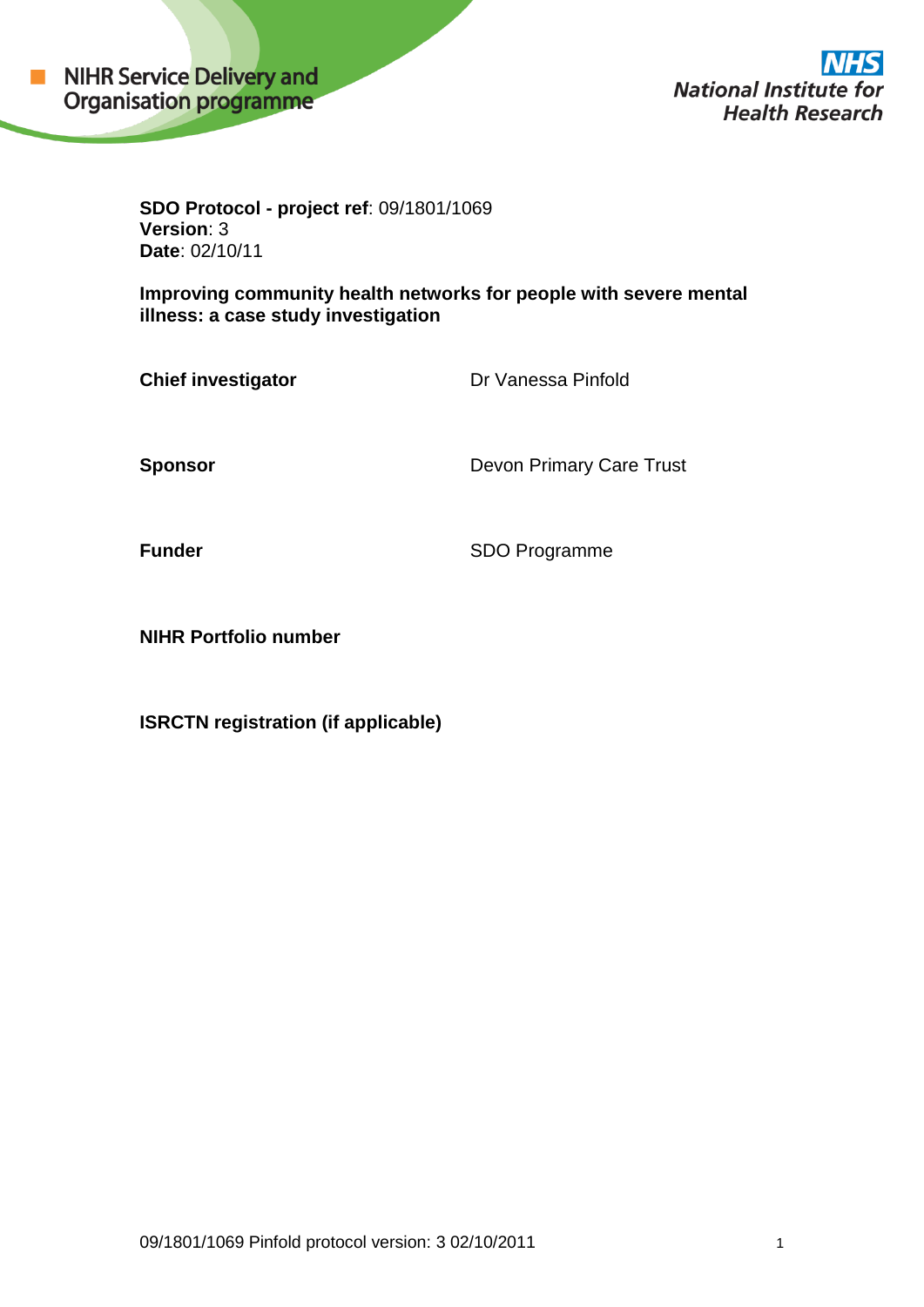### **Improving community health networks for people with severe mental illness: a case study investigation**

**Summary:** People with severe mental illness (SMI) benefit from participation in creative and physical activities and from social inclusion in mainstream society. Primary and community care services provide some of these opportunities and others are derived from a person"s wider social capital resources and social networks. This study assesses how organisations, practitioners and individual service users make or fail to make use of existing networks, how they create new ones and to what extent and under what circumstances these provide health benefits. It aims to identify best practice and produce guidance as to how networks of "health opportunities" for people with SMI can be initiated and developed in the community. Detailed case studies of the nature of networks, current practices and individual experiences, both service user and practitioner, will be generated through a five module research process in two contrasting sites (Hammersmith and Fulham in London and South Devon). The social networks of 150 service users will be investigated and analysed using UCINET software and 40 indepth interviews, On-line organisation surveys will map the links between service providers. The emergent findings will be used to in a third site, Plymouth, through a series of action workshops to explore the wider applicability of the generated community health network model. Local delivery teams in each site will guide the project and the employment of service user researchers ensure active stakeholder involvement throughout. The resultant guidance will be of use to primary care and mental health services, local authorities and third sector organisations tasked by "New Horizons" to work together for the well-being of people with mental illness.

### **1. Aims and objectives**

The study incorporates three specific objectives:

- 1. To map current community health networks utilised by people with severe mental illness to support their overall health and well-being
- 2. To identify organisational barriers and enablers in primary care and community health services to developing effective community health networks for people with severe mental illness
- 3. To provide recommendations for practitioner and organisational change to establish and support community health networks, which benefit people with severe mental illness

These will be explored by three main research questions:

- 1. How do people with SMI use their networks to support their health and well-being?
- 2. How do community-based practitioners and organisations support people with SMI to use their networks to effectively support their health and well-being?
- 3. How do primary care, community-based mental health providers and network organisations work together to develop more effective community health networks for people with SMI to improve their overall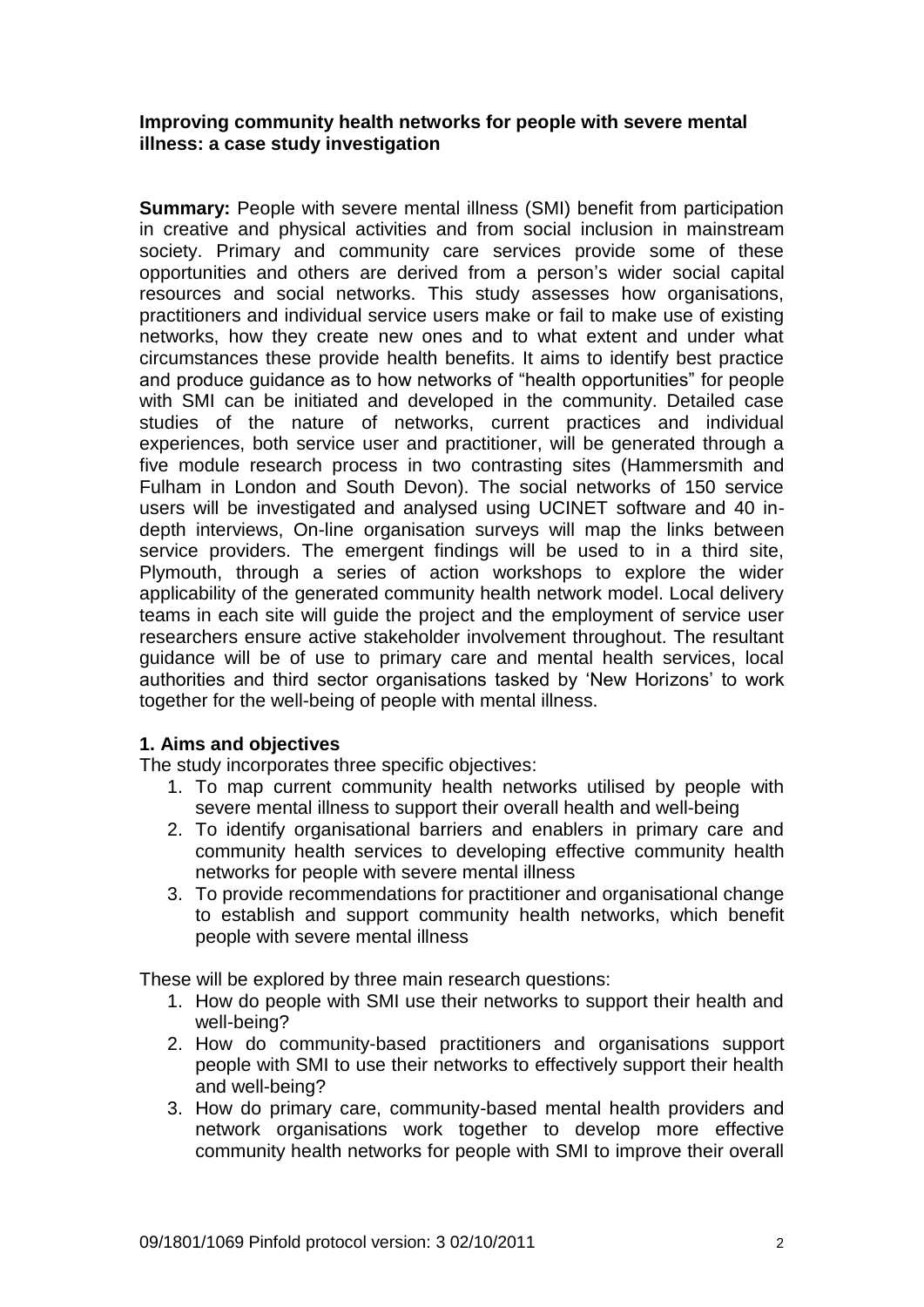health and well-being? What are the barriers and enablers to achieving this?

This study is not addressing interface issues between primary and secondary mental health care, instead it is collating best practice solutions and an indepth understanding of how and to what extent organisations can link together with the wider social resources of people with SMI to better promote well-being opportunities to this group. This information will contribute to the Department of Health"s (DH) ongoing commitment to improve services for people with SMI leading to better outcomes for them and their families (DH: 2006a, 2009). It will also provide practical guidance to support the personalisation agenda (DH: 2008) by placing the person at the centre of efforts to encourage preventative and sustainable health behaviours through engaging directly with their networks. At a community practice and practitioner level this study will provide resources and guidance to assist staff decision making, providing people with SMI access to a wider range of health opportunities supported through more comprehensive organisational networks.

### **2. Background**

People with severe mental illness (SMI) access a range of different health, social care and third sector services to support their mental health needs. However there has been less of a focus on how resources are accessed. Social networks, form the focus of this study because of their potential to connect individuals and organisations in order to promote better engagement and support for people with SMI. We will explore these networks by asking about their health generating properties thus producing what we are terming the "community health network", As Pescosolido states, *"Too often we have neglected to consider that what makes people"s experience in the community and treatment systems "success" or "failure" are intimately tied to the kind of relationships forged and maintained in those contexts" (2002, p.468).* In recent years there has been increased recognition that services must provide a "seamless" package of care (DH: 1995, 1999, 2009). Mental health service users want to be treated holistically by practitioners, emphasising the interplay between social, cultural, economic and medical determinates of health and illness. All statutory and third sector services working with people with SMI are tasked by "New Horizons" to enhance wellbeing. Practitioners, as well as forming part of individuals" networks, have a role to facilitate the development of networks beyond the "service world" of specialist mental health services. Primary care could lead the way by innovatively supporting new ways to achieve these goals, linking up networks across the community and innovating to promote better health and social inclusion outcomes.

### **2.1 Health and social inequalities**

There are currently vast health inequalities between mental health service users and the general population (Disability Rights Commission, 2006) and these inequalities can not be explained by mental health problems alone (Samele, 2004). The link between mental illness and poor physical health has long been established (Phelan et al., 2001, 2004, Osborn, 2001, Folsom et al., 2007). Most mental health problems are associated with an increased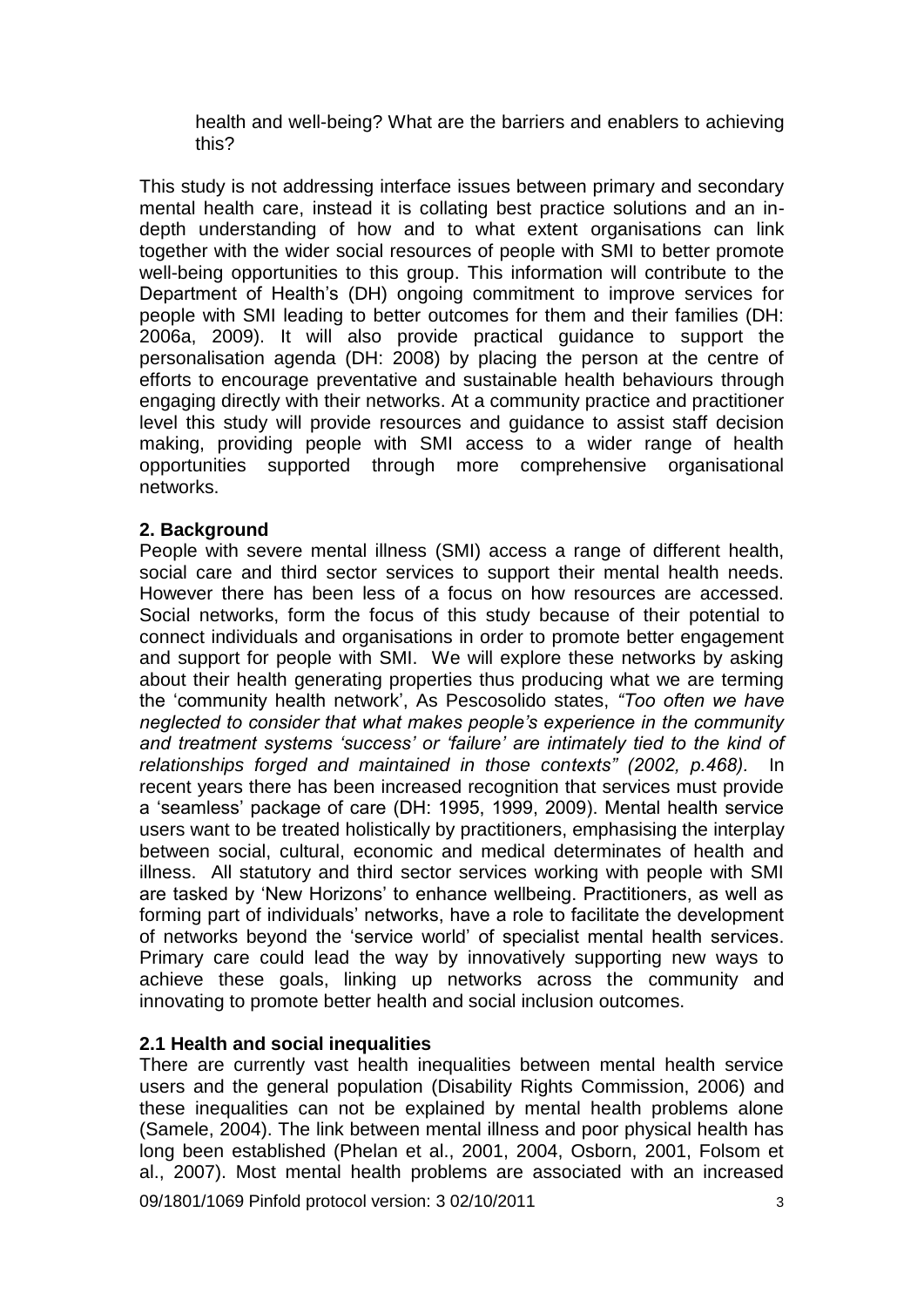mortality (Harris & Barraclough, 1998). However, service users have expressed concern about the quality of GP services for people with SMI, with surveys showing poor understanding of people's needs (Rethink, 2003). The delayed identification of physical illnesses which result increases the likelihood of conditions becoming chronic and requiring complex and costly NHS treatment (DH, 2006b). Health checks in general practice for people with SMI, linked to financial incentives through the Quality Outcomes Framework (QOF), are only one part of the solution.

In recent years, the study of social networks as both a concept and strategy for managing mental health problems overlaps with research into social exclusion (Webber and Huxley 2004), social inclusion (Sayce 2001; Morgan et al 2007) and social capital (McKenzie et al 2002; De Silva 2006). In the UK, there is official recognition of the particularly disadvantaged position of people with mental health problems using a range of indicators (SEU 2004). As mental well-being is associated with individual better social and economic outcomes (Friedli 2009), enhancing the access of people with SMI to social resources may make a contribution to narrowing social inequalities (Webber, 2008).

### **2.2 The role of networks**

The study of networks aims to understand the complexity and heterogeneity of interactions in order to explain differences in outcomes for individuals, groups and organisations (Borgatti et al, 2009). It is underpinned by theories to understand the importance of relationships (flows, relations interactions) and structures (position, cohesion, connectedness, power and centrality). In his classic text Mitchell (1969) defined a social network as: "a specific set of linkages among a defined set of persons, with the additional property that the characteristics of these linkages as a whole may be used to interpret the social behaviour of the persons involved". Social relationships, interactions and organisational links form the networks that are important sources of support for people with SMI, impacting upon both physical and mental health (Berkman, 1995). They provide "opportunity structures" for people with disability to manage relationships and social supports (Forrester-Jones et al., 2006) but evidence about the effect of features of social networks, such as size, density and frequency of contact, on mental health, is not consistent (Lin and Peek, 1999).

A network method allows a study of the complex relationships of people who are living with SMI. The notions of community, solidarity, inclusion, reciprocity, trust, boundary work are all relevant in defining a network form. In this study we are using the term *community health networks* rather than social networks in order to emphasise the ability of a network to generate health opportunities. This term provides an analytical framework to describe bot the linkages between *people* (their role and quality of relationships – bonding, bridging and linking), *organisations* and *wider community resources* (such as virtual contacts or use of open spaces) and also the properties that make up the health opportunities on offer to people with SMI. This is a deliberately broad definition which will help identify the relevant networks and flow of resources which span traditional health services as well as community facilities and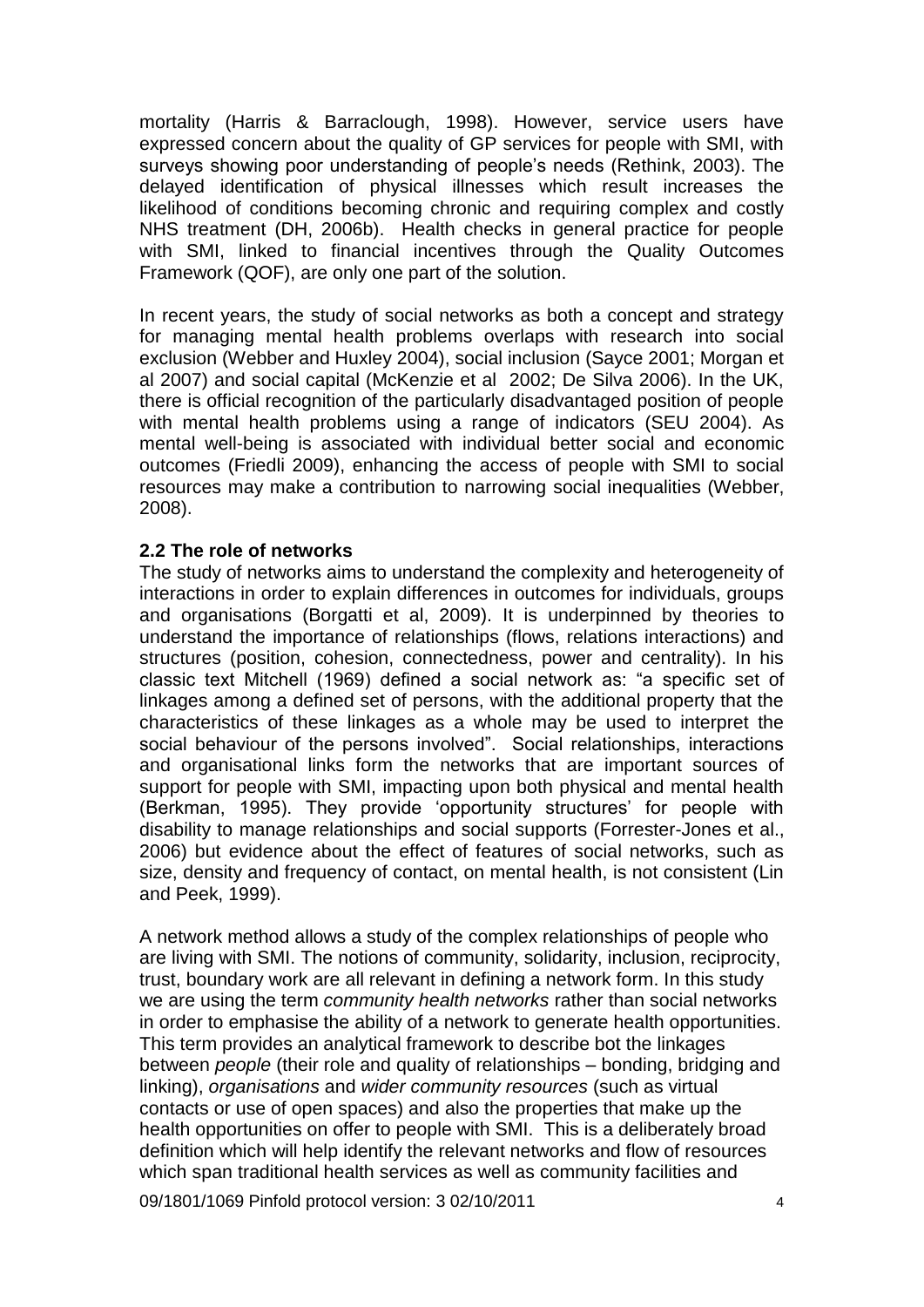informal resources such as family and friends. In effect each individual has a network which includes links to other individuals (friends, practitioners) and also to organisations or institutions (health or leisure centre). A particular concern for this study is how individuals" different social resources – manifested as specific relationships – are joined up and interlink with organisational networks (often mediated by individual practitioners) to deliver improved health outcomes. Figure 1 depicts the network of one hypothetical individual with SMI. The study will use a network methodology to explore health benefits generated and or lost across the network, network connectedness, nature and quality of relationships, health and social outcomes, and productivity across the network to assess how they might be improved.

The concept of social capital can contribute to our understanding of how social networks facilitate or hinder individuals" or groups" access to resources from other individuals, groups or organisations. Social capital is concerned with the structure and resourcefulness of the network in terms of emotional. instrumental and informational assistance (Song and Lin, 2009: 151). Lin (2001) suggests that individuals can anticipate returns from their investment in social capital through different mechanisms, which may improve their mental well being. Social capital research in the tradition of Putnam (1993) makes distinctions between different types of social relationships or interactions: "bonding" (intragroup relationships, e.g. with families and friends), "bridging" (intergroup relationships, e.g. with mainstream community facilities) and "linking" (formal or institutionalized interactions, e.g. with traditional health and social care services) (Derose and Varda, 2009; Szreter and Woolcock, 2004). These distinctions may facilitate our understanding of how community health networks support people with SMI and we use them as a framework in this proposal.

Network mapping is complicated. Experiential maps and perceptions are in constant flux, particularly for people with SMI, and community health networks are also dynamic and changing. Equally we acknowledge that objective mapping of people"s connections may hold a risk of normative judgements being made at the individual level about "good" and "bad" networks; we propose instead to utilise the individual with SMI"s perception of benefit in our analysis of what makes an optimal network. We will use a layered approach to understanding their networks building on information about contacts and linkages, to understanding the health generating properties of the "social network". This will simplify and focus the task making the process manageable for people with SMI.

**Figure one: A community health network for one person with SMI**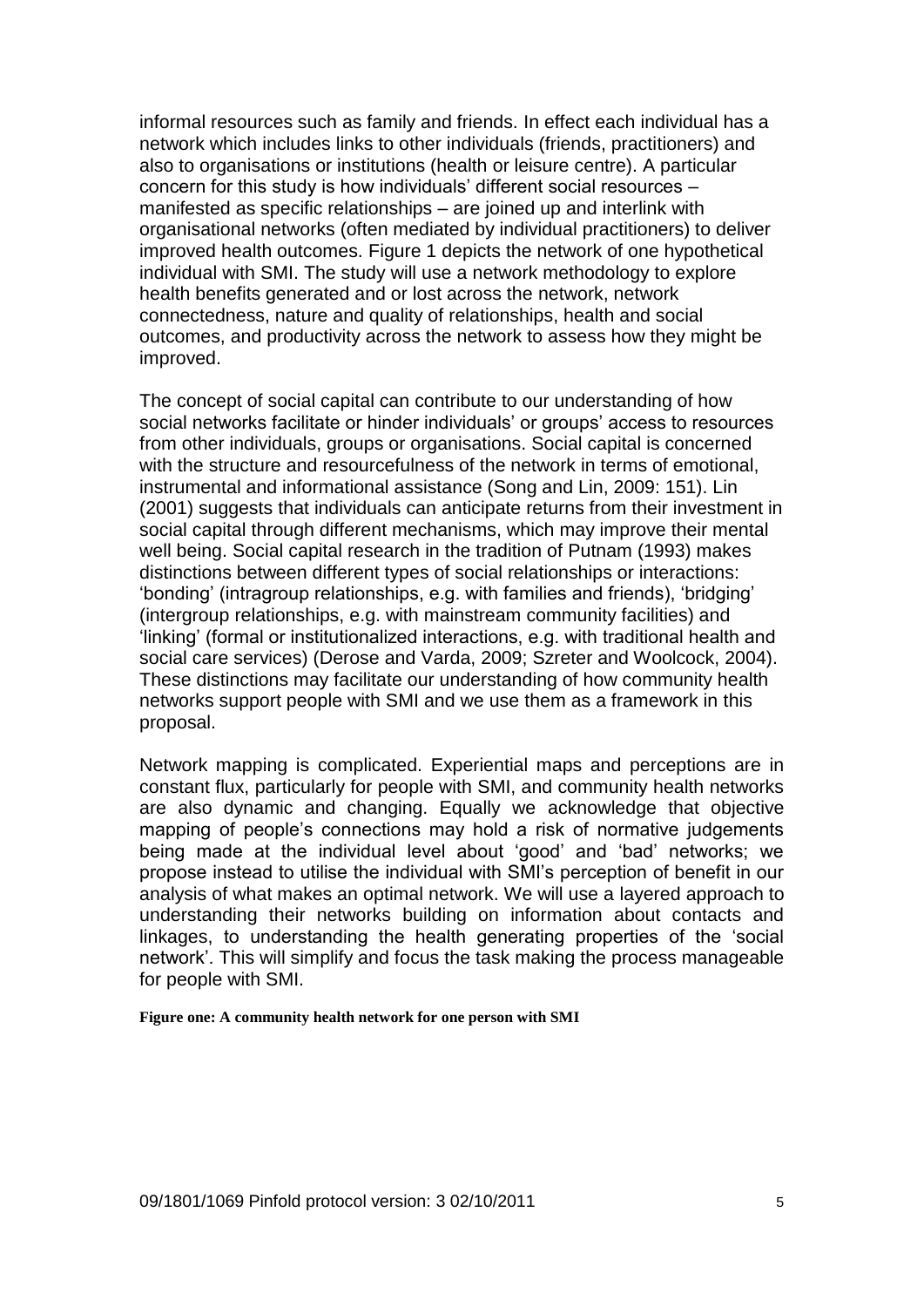

### **2.3 Health benefits in networks**

Research has shown the potential benefits for people with SMI of accessing wider health networks (Bird, 2000) including community exercise therapy (Daley, 2002), smoking cessation programmes (Addington et al., 1998) and health promotion networks such as the "Lets Get Physical" programme in Plymouth (Byng, 2007). By facilitating relationships and trust between health care providers and marginalised people, community organisations can improve access to services. In particular, close collaboration between providers and community organisations (linking ties) can offer protection from potential discrimination and better accountability for treatment quality (Derose, Duan and Fox, 2002). Focusing on a networks approach to understand holistic health and social needs is particularly important for people with mental health problems – whose health require attention to the social as well as the medical. Social approaches are rarely used formally in primary care despite wide recognition of their importance and a high level of support for social approaches to mental health care: "Employment, housing and a strong social network are as important to a person's mental health as the treatment they receive" (Appleby, 2007).

In summary, a networks" perspective will ensure informal resources (including family support, online communities and self management) are mapped alongside statutory supports (including primary, secondary mental health and social care) and mainstream opportunities (e.g. leisure, sport, education), to provide a fuller view of how agencies and individuals can better interconnect to improve well-being (mental, physical and social).

### **2.3 NHS policy changes**

Primary care practitioners and those in service users' wider health networks are an important part of recovery pathways for people with SMI. The great majority (90%) of people with SMI are seen in primary care, with a GP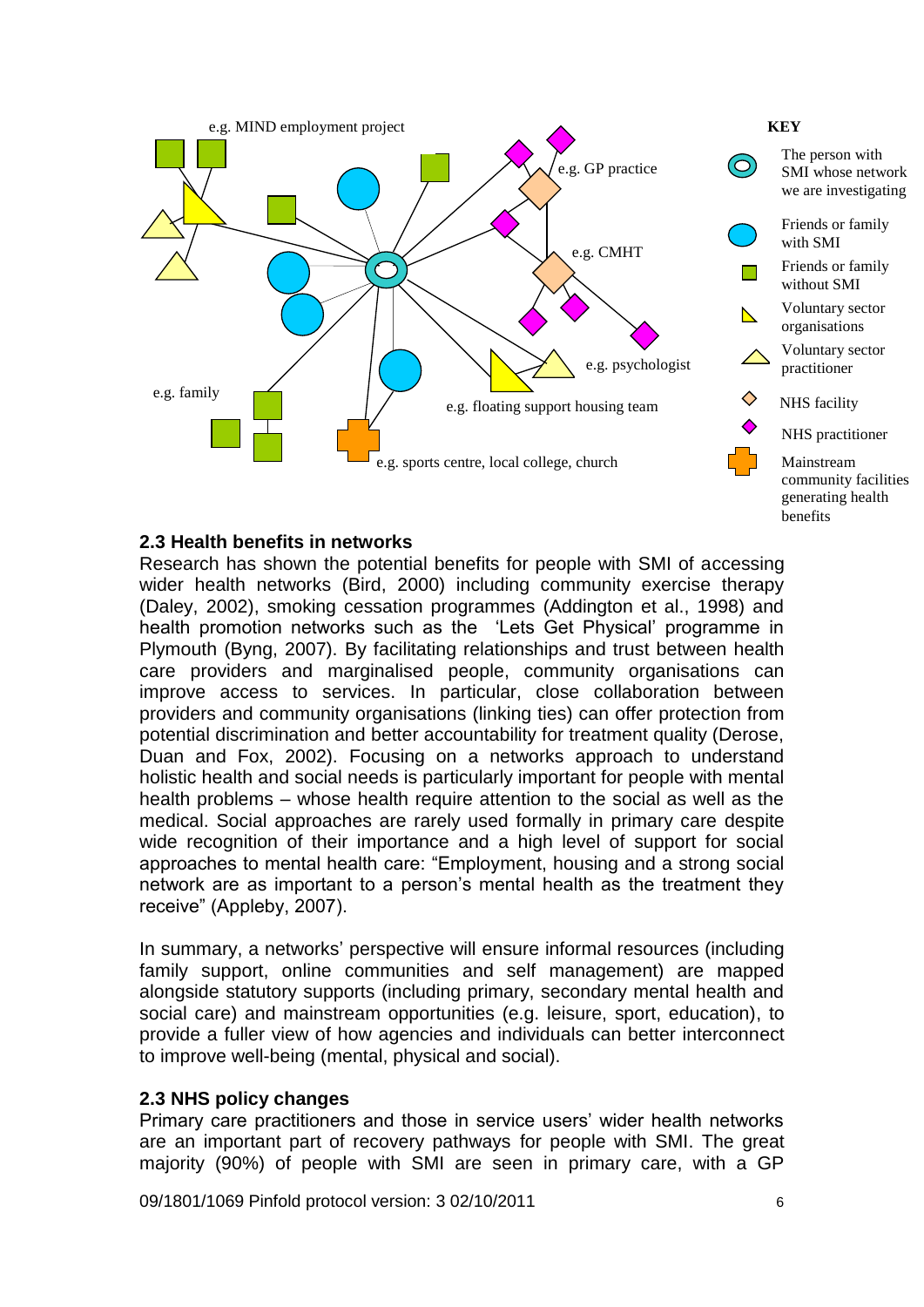consultation rate of 13-14 times per year compared to 3-4 for the general population (DH, 2006b). Recent changes in health policy with regard to CPA may leave many more people discharged from secondary providers to primary care services. However, there has been little research to date understanding how current health structures enable or hinder health seeking behaviour of people with SMI. The role of primary and community health services in the development of networks of support for people with SMI is currently uncharted.

The policy landscape shaping the provision of health and social care is changing. In recent years there has been a drive toward empowering the individual service user to have greater influence in decisions governing their care and treatment. This includes the introduction of CPA care planning and extends to the current personalisation agenda with the piloting of individual budgets (IBSEN, 2008). The Department of Health describes how: "every person who receives support, whether provided by statutory services or funded by themselves, will have choice and control over the shape of that support in all care settings" (DH, 2008). This vision is reinforced in the New Horizons strategy (DH, 2009). To make the most of this policy shift, people with SMI need to be able to access a wide range of resources in the community. Through network mapping this project will provide the NHS and social care with a clear understanding of how organisations and individuals can interconnect to achieve better outcomes for people with SMI. It will identify network areas to develop, between individuals, individuals and organisations, and between different organisations as well.

### **3. Need**

This study is required because currently morbidity levels for people with SMI are unacceptably high, and the life expectancy gap between people with SMI and general population that is not closing (Saha and McGrath, 2007). We know people with SMI die on average 10 years younger than the general population (DRC, 2006). Health inequalities in terms of rates of heart disease, stroke, obesity, diabetes are all linked to SMI (Brown, 1997; DH, 2006a). Alongside statistics for poor physical health are data revealing high levels of stigma and discrimination, poor social inclusion and poverty among people with SMI (Thornicroft et al 2009). Despite the impact of mental illness on service users and their families, there is a scarcity of easy to implement solutions to tackle health inequalities for this vulnerable population. We will generate highly useful data of *long lasting relevance* because government policy continues to encourage the integration of service provision and the social inclusion of marginalised groups. In support of the wider personalisation agenda, our study will contribute to developing strategies for more effective engagement of people"s different social resources in organisational approaches to promote health and wellbeing. We will identify successful ways of working and encourage uptake of these solutions. Our study links to the SDO objectives of developing an evidence base on the provision of primary and secondary community health services and parallel programmes concerned with access to health services and integrated health services. At the heart of the project are community organisations tasked to deliver services to people with SMI. We will show how these organisations can link together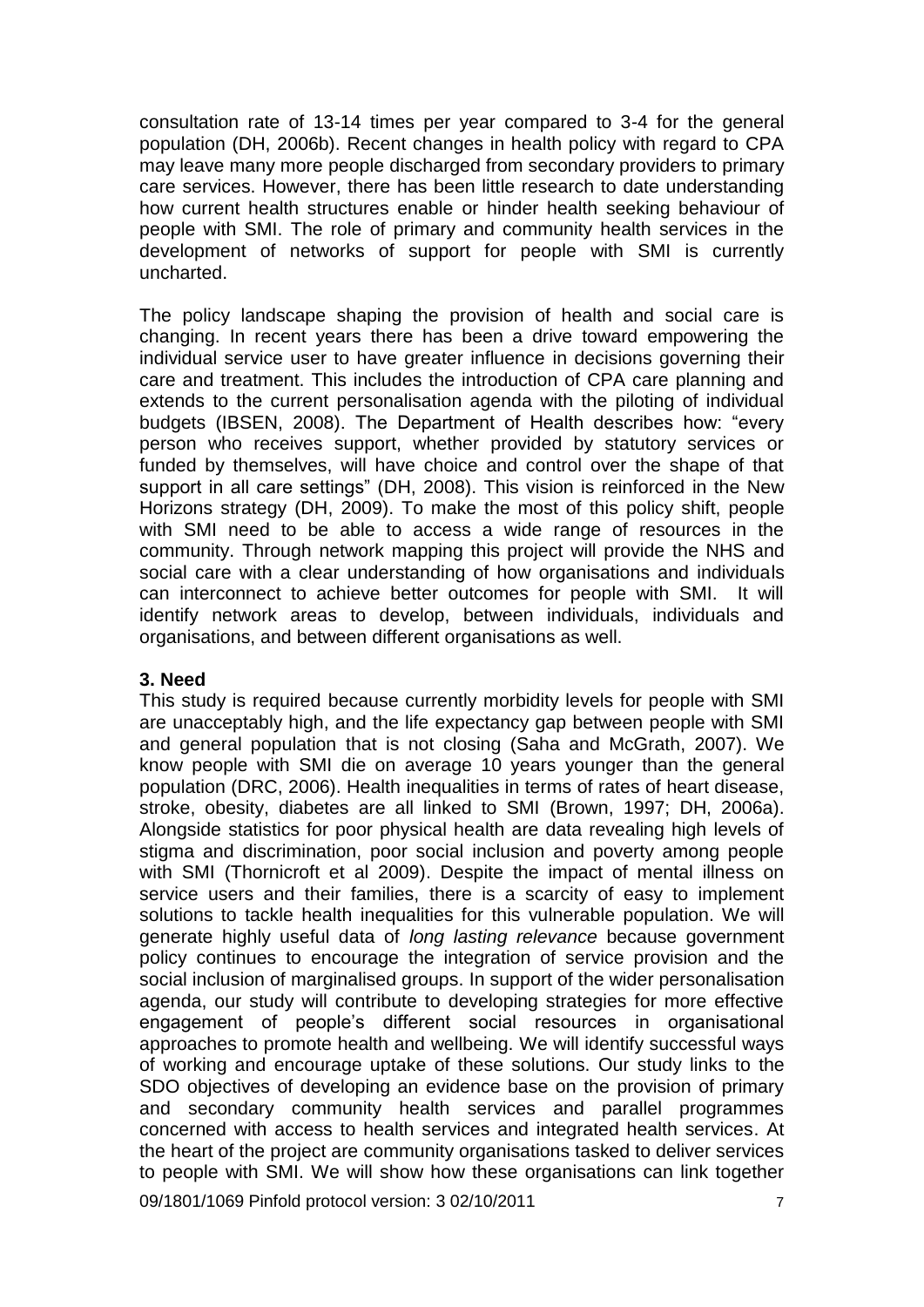more efficiently and work with individuals to achieve better outcomes for people with SMI and their families.

# **4. Methods**

The whole research will include the following components:

- **A.** *Engagement and joint working in two sites*
- **B.** *Data Collection*
	- 1. Literature and Policy review
	- 2. Organisational: Semi-structured interviews with leads and stakeholders

Survey of practitioner experiences

- 3. Individual: Structured interviews with individuals living with SMI
- Semi-structured in-depth interviews with individuals with SMI
	- **C.** *Analysis*:
		- 1. Analysis of 1-3 above
		- 2. Synthesis and development of recommendations
	- **D**. *Explore applicability of findings in third site*
	- **E.** *Dissemination*

### **4.1 Research methodology**

A mixed methods framework has been chosen for this study within a case study design (Gerring, 2007; Yin, 2002). Two case studies will be produced analysing information collected using a range of different techniques. Adopting an integrated mixed-method design (Moran-Ellis et al. 2006) ensures that structural and organisational description of detailed network patterns can be analytically linked to in-depth insight into lived experiences and the negotiation of relationships (Csordas 1994, 2002). While quantitative methods provide insight into general patterns and connections, qualitative research into experience is essential in order to capture the messiness and the inherent contradictions that are the reality of daily life (Jackson 1996). The integrated approach allows findings from the different methods to be used as complementary within an overall interpretive analytic framework (Moran-Ellis et al. 2006). In order that the study produces information directly relevant to NHS management, we will include engagement and feedback elements across the study and explore the applicability of our findings in a third locality.

The case study approach situates the research within two specific environments subject to particular local organisations of healthcare delivery. The methodological rationale will be drawn from Pawson and Tilley"s (1997) framework for realistic evaluation. This emphasises an understanding of mechanisms operating in specific contexts, which create outcomes. Particular attention is drawn to what is working for whom, according to the stakeholders involved. In our case, this approach will be applied to the two sites, generating conclusions about each, but also permitting comparisons to be made. Current challenges or solutions will be cross referred between sites to promote shared learning. The analytical method will, by reducing qualitative data into contextmechanism-outcome matrices and setting it beside quantitative findings, generate provisional theories about which mechanisms for promoting optimal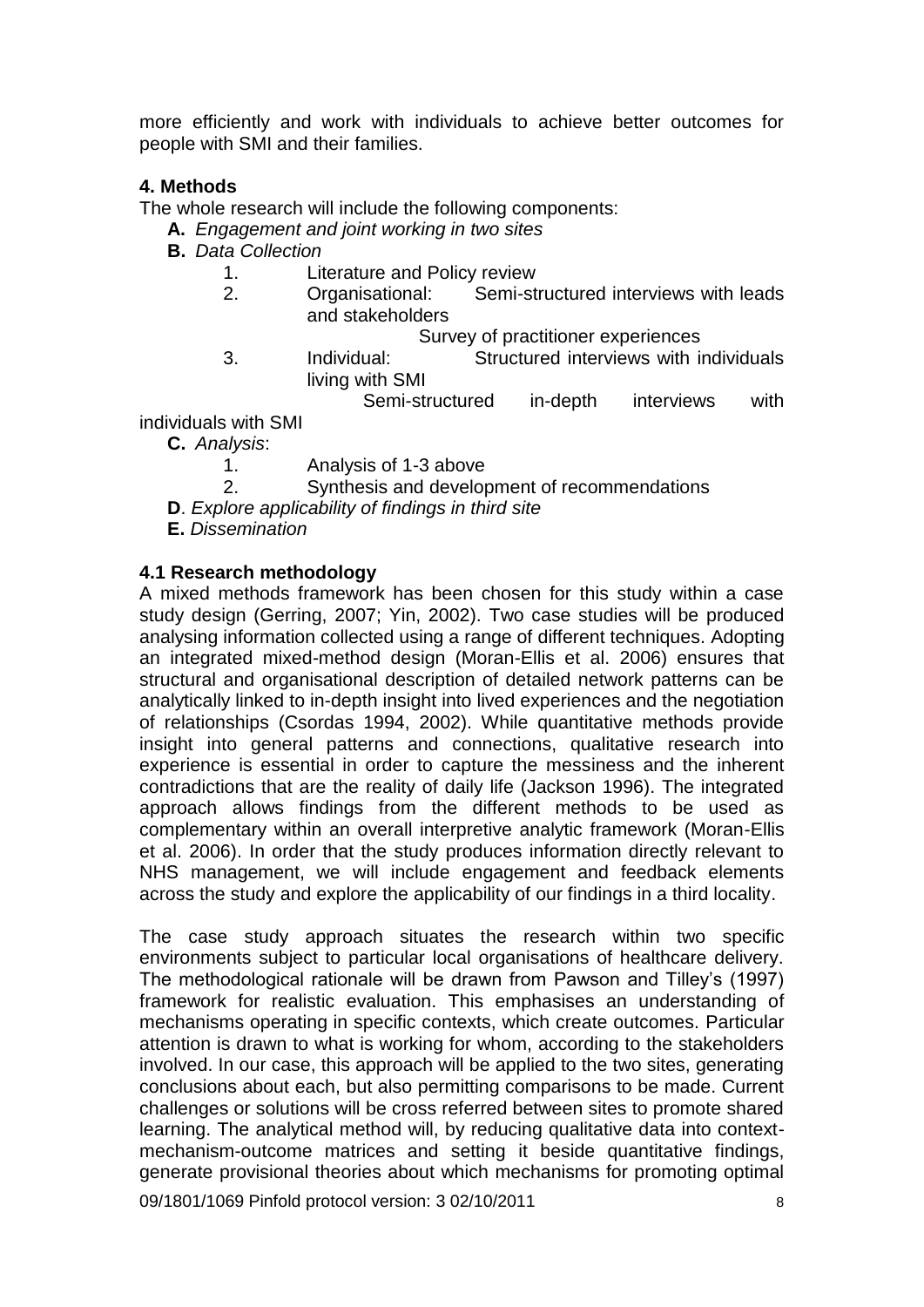networks are more likely to be effective (Byng et al 2008). It will also allow inferences to be made about which contexts are important (or not) in promoting better outcomes. "Optimal" will be defined by service users perceptions rather than objective measures of well being. In addition, by subsequently involving a third site in the project, we will be able to assess whether the experiences emerging from the detailed case studies can be applied in another locality.

The two-year study will ensure that both organisational and individual level practices are captured in detail with timely feedback to NHS managers, practitioners and service user / carer stakeholders based upon stakeholder knowledge and experiences. The feedback mechanisms are central within the study design ensuring that information gathered can be clarified and shared regularly with key decision makers and service users, in an approach similar to action research methodology (Elsey and Lathlean 2006). Individuals" networks will be considered using the following framework:

- Bonding: Personal contacts (friends, family)
- Bridging: Informal community groups (leisure, walking groups, self help groups)
- Linking: Statutory services (health and social care, primary care, community mental health, pharmacies); Third sector (mental health providers, other e.g. CAB, carer organisations); Other statutory (education, etc)

A final aspect of our methodology that needs highlighting is the employment of service user involvement researchers (IR). We will appoint two IRs per site to assist the research team with specific tasks such as running the engagement and feedback events locally, producing study materials that people with SMI will understand and benefit from and have an integral role in the analysis of module 3B data through a series of analysis workshops. The study will thus benefit from the expertise of people with lived experiences who are likely to be better able to identify and critically examine subtle points or differences that may make all the difference in the lives of individuals experiencing SMI (Beresford, 2003).

### **4.2 Research design**

### **4.2.1 Data collection framework**

There are five study components, organised in three modules, running in parallel across two sites:

- 1. Literature and policy review
- 2. Organisational:
	- a. Semi structured interviews with leads and stakeholders
	- b. Survey of current organisational practices and strategies to create community health networks
- 3. Individual:
	- a. Structured interviews with service users living with SMI
	- b. Semi-structured in-depth interviews with service users living with SMI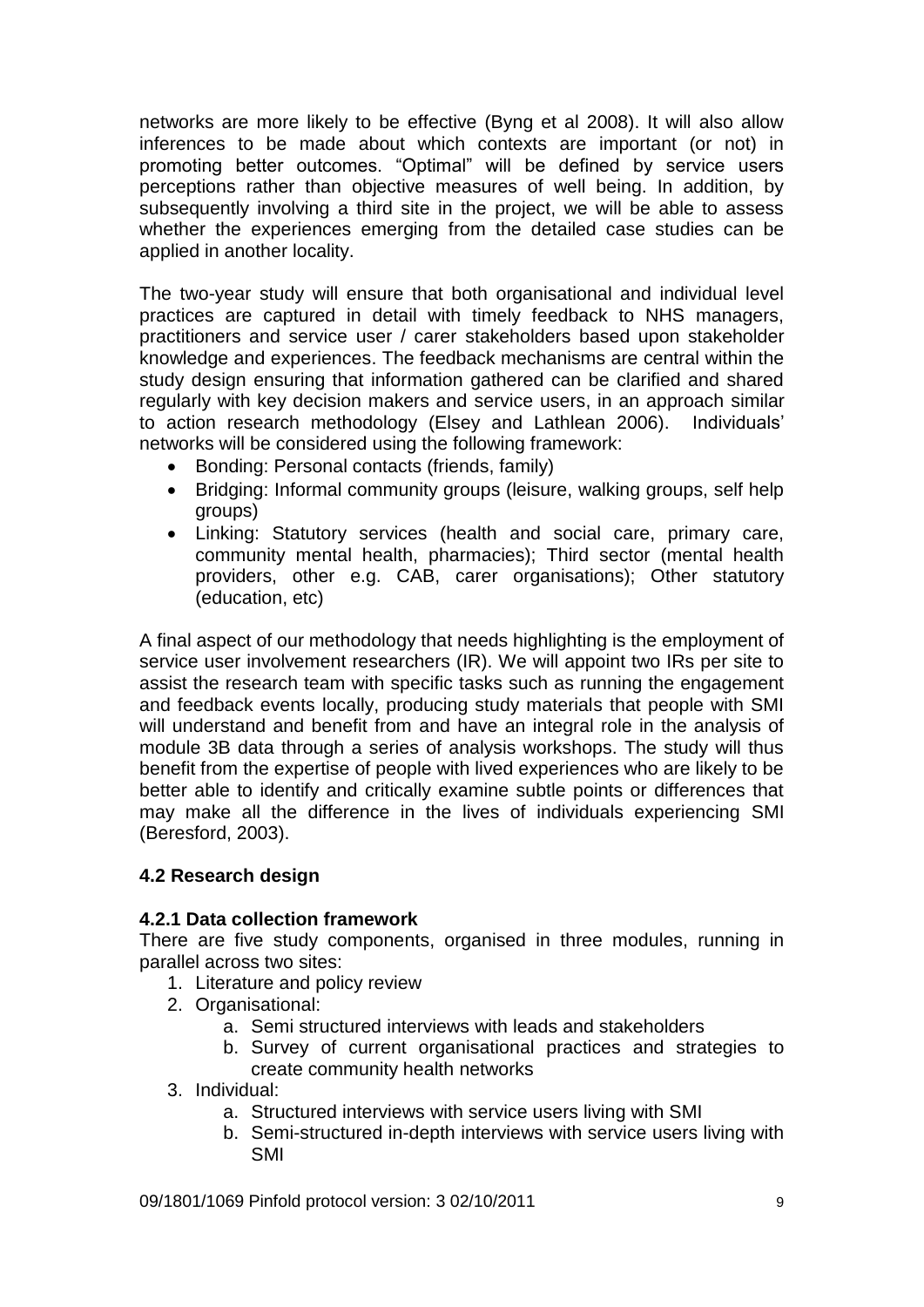# **4.2.2 Study sites**

The choice of the two main sites, one in Central London and the other a rural area, reflects geographical variation, differences in deprivation levels and service configurations. We anticipate that there will be differences in the structure, configuration and size of community health networks between these two sites. While the sites will not be representative of PCTs across England, they will enable us to look in detail at process mechanisms allowing analytic generalisations to be made (Yin, 2002). The health and social care partners in these sites are willing to engage with the study and are committed to make changes based upon study findings.

The first is Hammersmith and Fulham PCT, inner city London, which has fully integrated health and social service provision. There are 30 GP practices and the Quality Outcomes Framework (QOF) data for 2008/09 showed 1589 people out of 1754 (91%) on the SMI register had a health check in the 15 months previously. SMI prevalence in Hammersmith and Fulham PCT is 1%. The second site is NHS Devon (Devon PCT) with 107 GP practices. QOF 2008/09 showed 3376 people out of 4007 (84%) on the SMI register had a health check in the 15 months previously. We will work with a sub-sample of practices in South Devon covering a rural area with small towns, where care for people with SMI is also provided by the Devon Partnership Trust. South and West Devon is one of 4 localities in Devon and incorporates the access and wellbeing network which liaises with GPs and supports care for people with psychosis but discharged to primary care. SMI prevalence across Devon PCT is 0.7%. Our third site, where we will explore the applicability of study findings in a third context, is Plymouth, which is a unitary local authority with a co-located Primary Care Trust. NHS Plymouth commissions local health care and the provider arm includes specialist mental health services. There are 44 GP practices in Plymouth, QOF 2008/09 showed 1336 people out of 1887 (71%) on the SMI register had a health check in the 15 months previously. SMI prevalence in Plymouth PCT is 0.7%.

# **4.2.3 Target population**

The study is focused upon people with SMI, defined broadly to include people with schizophrenia, schizo-affective disorder, other chronic psychosis, bi-polar disorder, but excluding personality disorder. This broad definition is selected to ground this study in a clinically relevant "real world" population rather than a narrowly defined research population. We are interested in chronically ill people with SMI and therefore the study entry criteria will include those in contact with secondary services for at least one year or having ongoing mental health problems seen in primary care of at least two years duration. We are excluding personality disorder without psychosis because their needs differ and would constitute a project in its own right. Also these patients are not included on SMI registers held by primary care practices which we will use as our sampling framework.

# **4.3 Data collection**

# **4.3.1 Module 1: Policy and literature review (months 1-6, 13-14, 21-22)**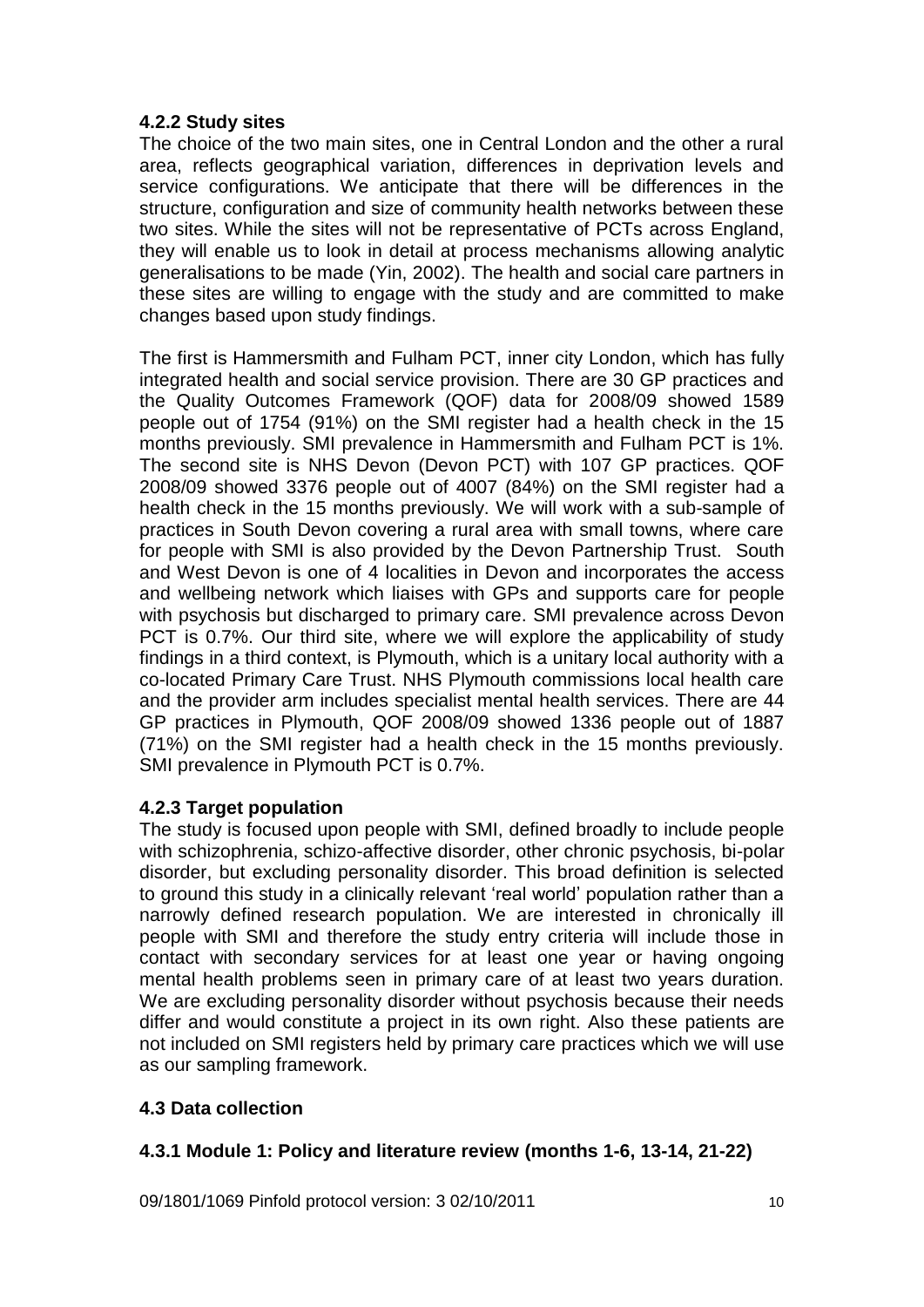The first module of the study (during months 1-6) will involve a review of relevant literature and policy documents. Policies will be scrutinized to ensure that this study is placed in context of the changes affecting primary and secondary community health care. The literature review will be conducted with the intention of establishing both additional assumptions and detailed subquestions of relevance to this project. These assumptions and sub-questions can be conceptualised as a prototype model for how networks should operate. The model will be utilised to inform data collection, and provide a starting point for analysis in each subsequent module as empirical findings will confirm or call into question basic assumptions in the model and lead to incremental revisions. Local documents in the two study sites as well as national policy briefings will be identified systematically through on-line search engines and the engagement events and Advisory Network (AN) / Local Forums. Research papers will be identified using on-line search engines (e.g. medline, psych info) and detailed manual scrutiny of reference lists from identified papers. Authors will be contacted if necessary and we plan to utilise the membership of the AN and their networks of contacts to assist with this phase. During the final analysis of our study data, the literature will be updated, so that conclusions and recommendations from our study can be linked to evidence emerging elsewhere. This module will be led by the project coordinator with input from the two study research officers.

### **4.3.2 Module 2A: Semi-structured interviews with leads and stakeholders (months 1-8)**

The aim of this module is to understand the broad context and specific operational working of community health networks for people with SMI in two study sites. In doing this we will begin to generate data in order to answer our 3 core study questions. Interviews with 12 participants per site (24 in total) will be carried out in the first few months of the project to gather contextual information on the organisation of services, and provision of support to people with SMI locally. The recruitment sample will be informed locally using a social capital framework (bonding, bridging, linking contacts). The interviews will seek to understand:

- How local organisations work with individuals to coordinate holistic service delivery to meet the needs of people with SMI in the community
- How service providers consider and make active use of the individual networks of people when determining their support and treatment needs
- How organisations work together as a network to ensure seamless care and promote additional well-being opportunities for people with SMI

An interview guide will be developed by the research team and interviews will be carried out by study research officers. Interviews will be audio-recorded and transcribed in full by the study research officers before undertaking a broad thematic analysis. This module will identify key organisations, particularly mainstream facilities not specifically designed for people with mental health problems, which may not be listed in local resource directories. Based on these data a list of local organisations will be included in the on-line survey (see below).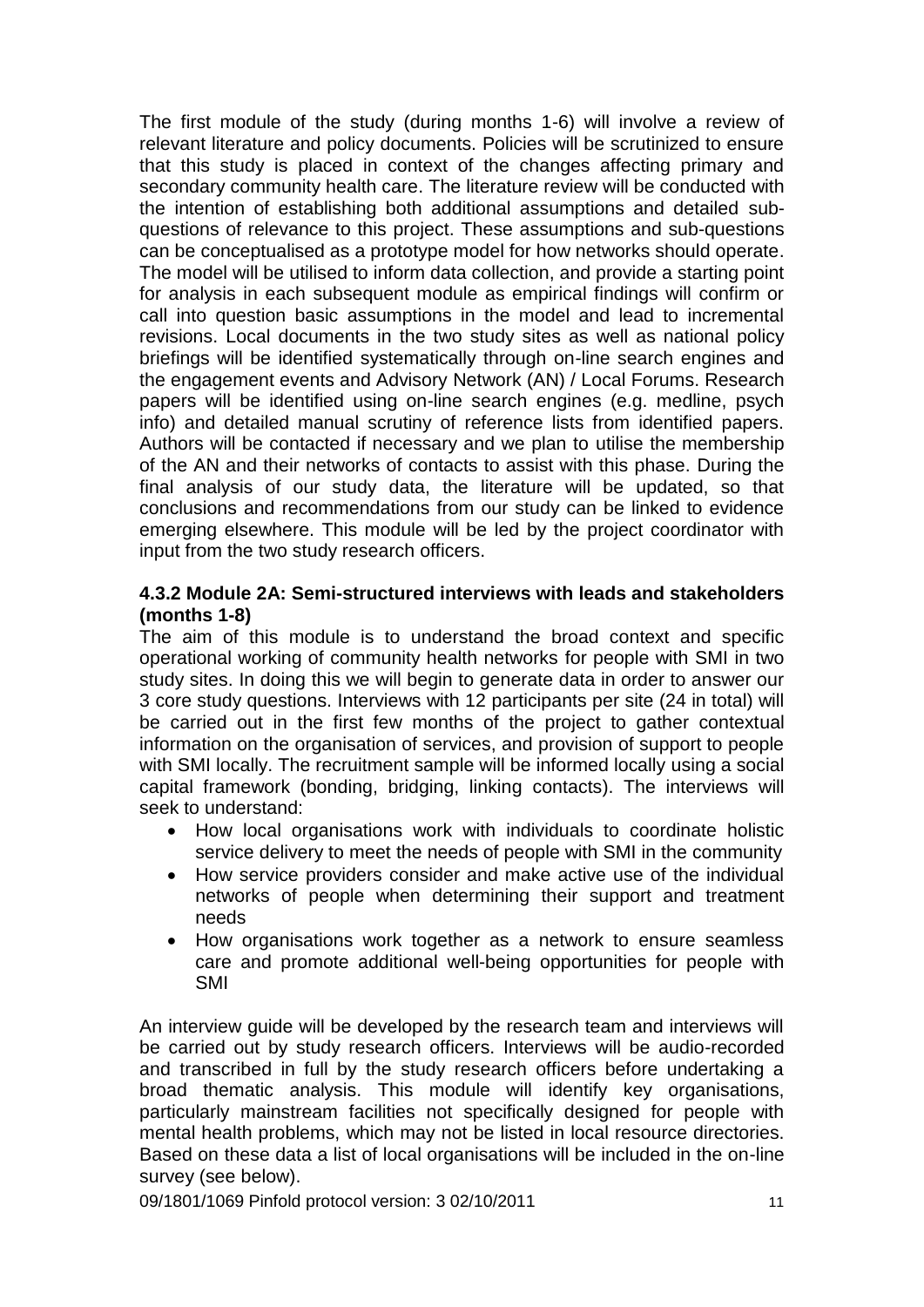Towards the end of the study (from month 18) we will carry out a second series of interviews with stakeholders to feedback data from our quantitative analysis of both the organisation survey (module 2B) and individual network interviews (module 3A). These interviews will explore the findings from our analysis and generate ideas for new ways of working to address observed patterns in the networks. We again aim to interview 12 participants per site.

# **4.3.3 Module 2B: Survey of organisations (months 7 – 17)**

The aim of module 2B is to collect a cross representation of practitioner views to understand:

- How well organisations are linked, with whom and in what ways, to support people with SMI
- How practitioners themselves seek to support people with SMI to generate opportunities to improve overall health and well-being
- The barriers and enabling influences to generating better organisational practices and better individual outcomes

## *The sample*

A database of community resources for people with SMI will be complied, and data from module 2A in South Devon and London, to provide a sampling framework for the survey. A sample of service leads of every local service related to mental health, physical health and social inclusion for people with SMI will be contacted (by letter or email) and invited to take part in an on-line survey, on behalf of their organisation. We will seek to include representation from the following community services (offering a mix of bridging and linking social capital):

- Secondary mental health services in the community: CMHTs, Assertive Outreach, Early Intervention, third sector services
- Primary care: practice nurses, GPs, primary care mental health team practitioners
- Community based health services: dentists, pharmacies, opticians, podiatrists, therapists
- Mainstream services supporting people with SMI access resources in local community that impact on health such as education, employment, recreation, arts and culture

• Third sector organisations: support groups, "think-tanks" and providers Non-responders will be sent a reminder and followed up by researchers by email for their responses.

### *Survey tool*

The on-line survey will be developed by the research team in consultation with local forum and the AN. It will be piloted with practitioners prior to use. Information gathered will specifically address:

- Links and relationships between organisations e.g. participants will rate how strong their links are to a range of local organisations using a 5 point scale:  $0=$  not heard of them,  $1=$  aware,  $2=$  occasional contact, 3=regular contact, 4=shared protocols for referrals and joint working
- Benefits acquired from links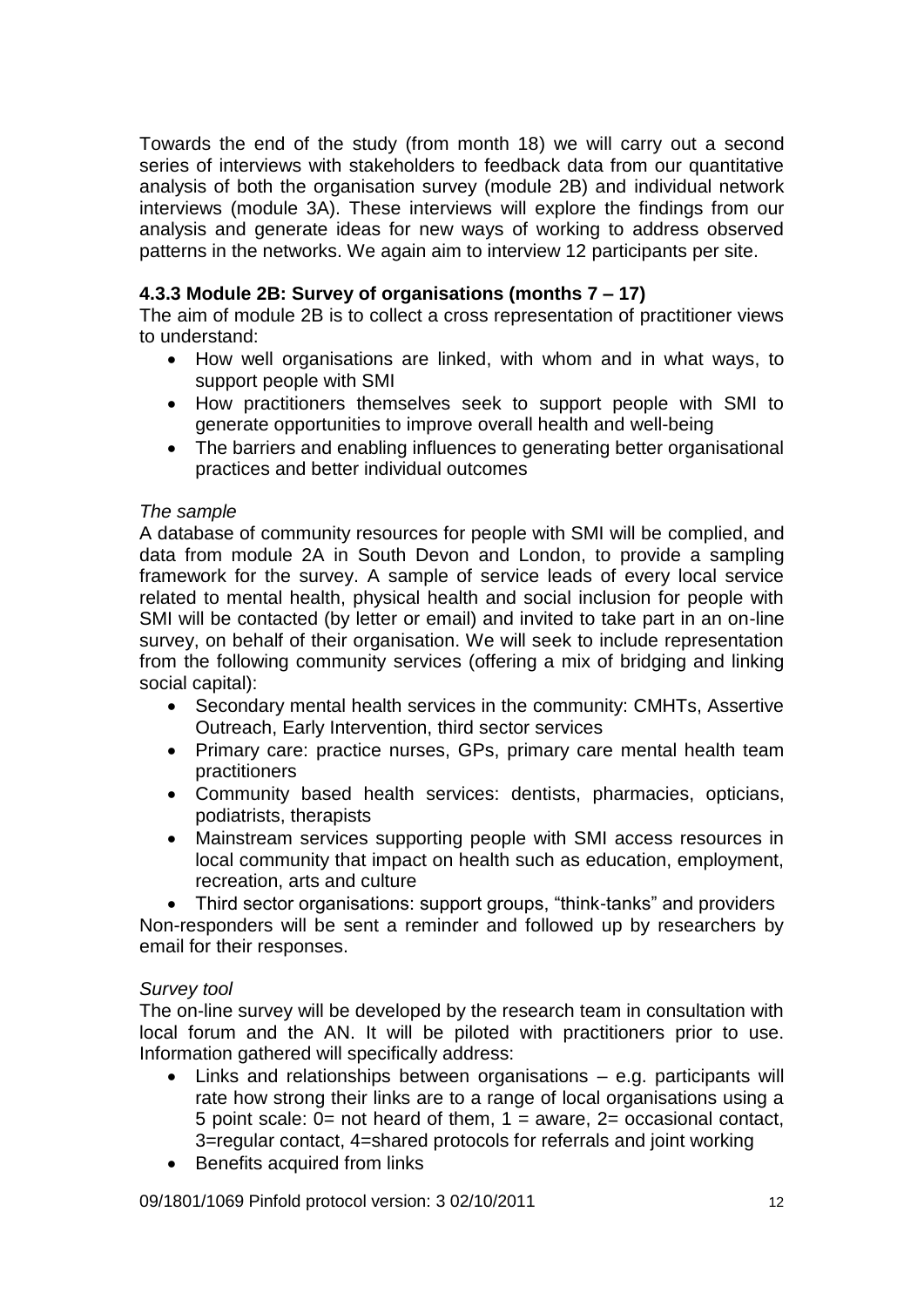- Description of the services provided by organisation to people with SMI, and adaptations introduced to take account of specific needs of this group. We will include questions capturing the nature of the support or activity provided, allowing us analytically to ascertain whether the organisation in question mainly offers 'bridging' or 'linking' opportunities for people with SMI. We will invite participants to identify examples of practices that are working particularly well locally to support people with SMI develop community health networks
- Extent to which organisation makes efforts to cater for and reach out to people with SMI
- Attitudes towards increased partnership working and network activity locally
- Views on the most significant challenges for people SMI locally in building strong community health networks

### *Analysis*

Quantitative data will be entered into SPSS for analysis. We will carry out descriptive statistical analysis on strength of ties data between organisations. Network analysis will be completed based on the type (bonding, bridging, linking) and strength of links between participating organisations, to show which organisations are central to active promotion of SMI wellbeing. Qualitative data will be coded for basic content and to describe local networking activities. We want to understand to what extent these organisations are aware and make use of each other in order to generate health opportunities to people with SMI.

## **4.3.4 Module 3A: Individual structured network interviews (months 1 – 22)**

Aim: to produce community health network maps from a sample of service users who experience SMI representing pathways and opportunities used to improve their health based upon established social network methodologies.

We will recruit 75 people with SMI per site, providing a total of 150 participants. Each service user will be interviewed by a study researcher using assessment tools to map their networks. Information from the following domains will be collected:

- Participants' characteristics (e.g. demographic information, basic illness history, living arrangements) will be collected from participants. We will seek cnsent to access patient diagnosis from medical records.
- Warwick-Edinburgh Well-Being Scale (Stewart-Brown et al 2009) short version – to provide current mental well-being status
- Dartmouth Function Coop Charts (Beaufait et al 1992) to provide current physical health status
- Networks mapped using the Name Generator and Resource Generator, adapted to detail health generating network properties. Three layers of information will be collected: map all network links – people , places and activities; assess benefits generated from links; for those links and contacts generating significant health benefits explore how they were created and assess more detailed properties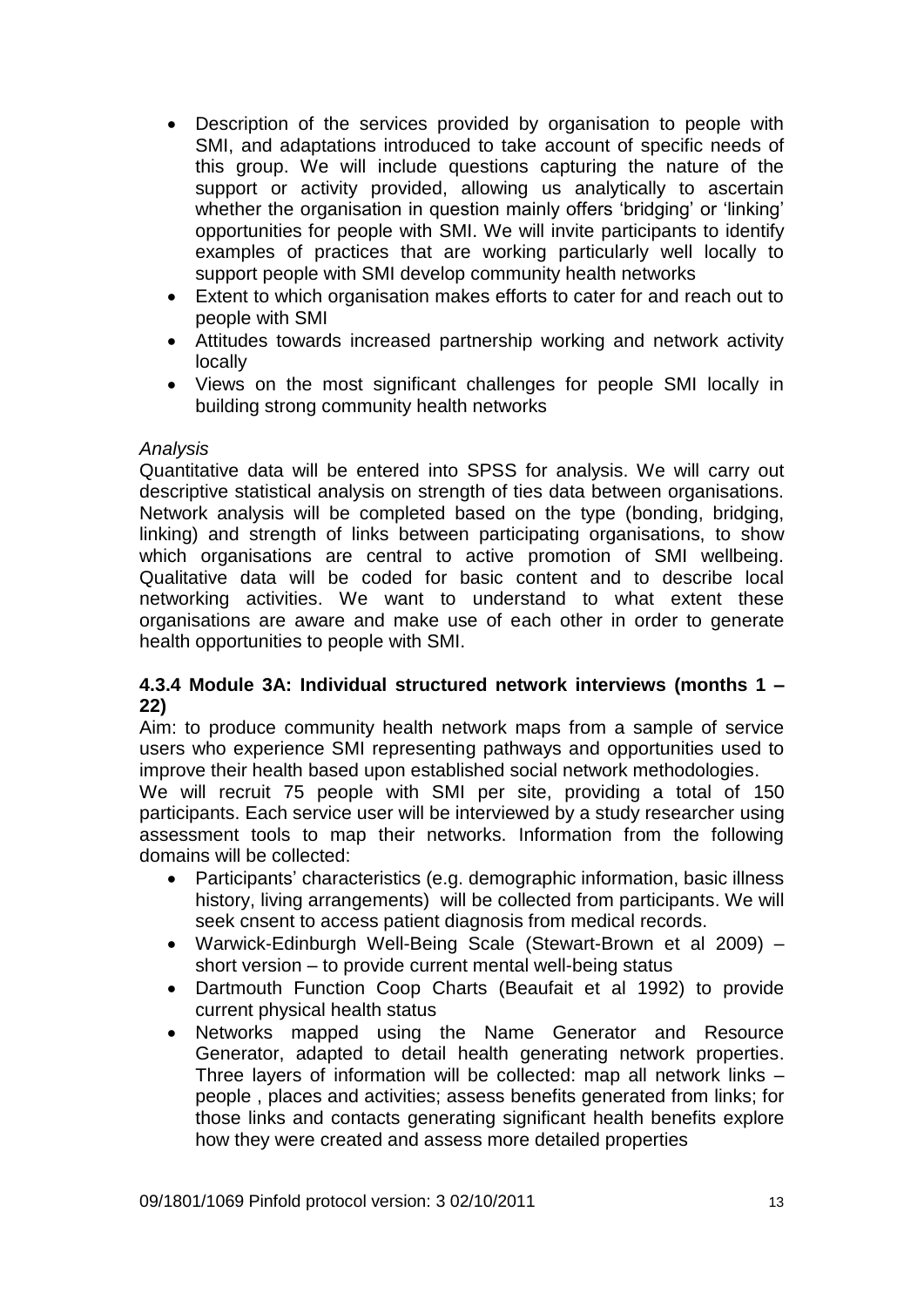• Network experiences – we will ask 5 questions to each participant to capture: network activities generating greatest health benefits for individual; how organisations facilitate or discourage links; overall satisfaction with network properties to provide optimal health benefits

Two measures will be used to provide self report physical health status information and mental well-being status. These will also provide information to explore the association between network characteristics (size, structure, interaction, function) and objective health status (both physical and mental health). To measure participants' community health networks, we will use two related measures – the Name Generator (McCallister and Fischer, 1978) and the Resource Generator-UK (Webber and Huxley, 2007). Both will be adapted to capture detail specific to examining community health networks.

The name generator approach to gathering social network data is the most valid, reliable and frequently used tool for the collection of person-centred network data (Marsden, 1990). It has also been reliably used in populations of people with SMI (e.g. Clifton et al., 2007, Pernice-Duca, 2008). The Name Generator will be supplemented with a list of questions asking participants to name organisations that they are currently in contact with (e.g. primary health care centre, secondary community mental health services, social services, third sector organisations and community facilities) and the activities they do in particular places (art classes, walking, watching TV, socialising). Participants will be asked a series of name interpreter questions about each key health benefiting network memberto elicit their connections with other network members or organisations. The individual will define what a "key" benefit means and who this applies to across their network using a bespoke rating scale --2 to +2 (-2 very negative health impact to +2 very positive health impact). We will also assess health impact of places and activities in the network using the same scale.

09/1801/1069 Pinfold protocol version: 3 02/10/2011 The Resource Generator-UK asks participants whether or not they have access to 27 social resources within networks. The instrument has four internal domains – domestic, expert advice, personal skills and problem solving social resources – and is quick and easy to administer. Comparative data is available from primary care (Webber, 2008) and SMI (Dutt and Webber, in press, Murray et al., 2007) populations in addition to general population norms (Webber and Huxley, 2007). The instrument will be modified to assess a participant"s access to resources via personal contacts (bonding), community facilities (bridging) and NHS primary or secondary care services and voluntary sector providers (linking). A new scale will also be developed and piloted to measure specific access to health, as opposed to social, resources in the community. The new scale has 16 items in the pilot. We will also include a measure of subjective value of each network link, whether bonding and bridging resources existed and whether "linking" resources helped facilitate other links – thus capturing the components of the network created with the help of health and social care. The modified name generator and resource generators will be piloted with a small sample (n=5 from each site) to allow us to refine the questions and amend relationship categories of the resource generator, test for interview length and assess participant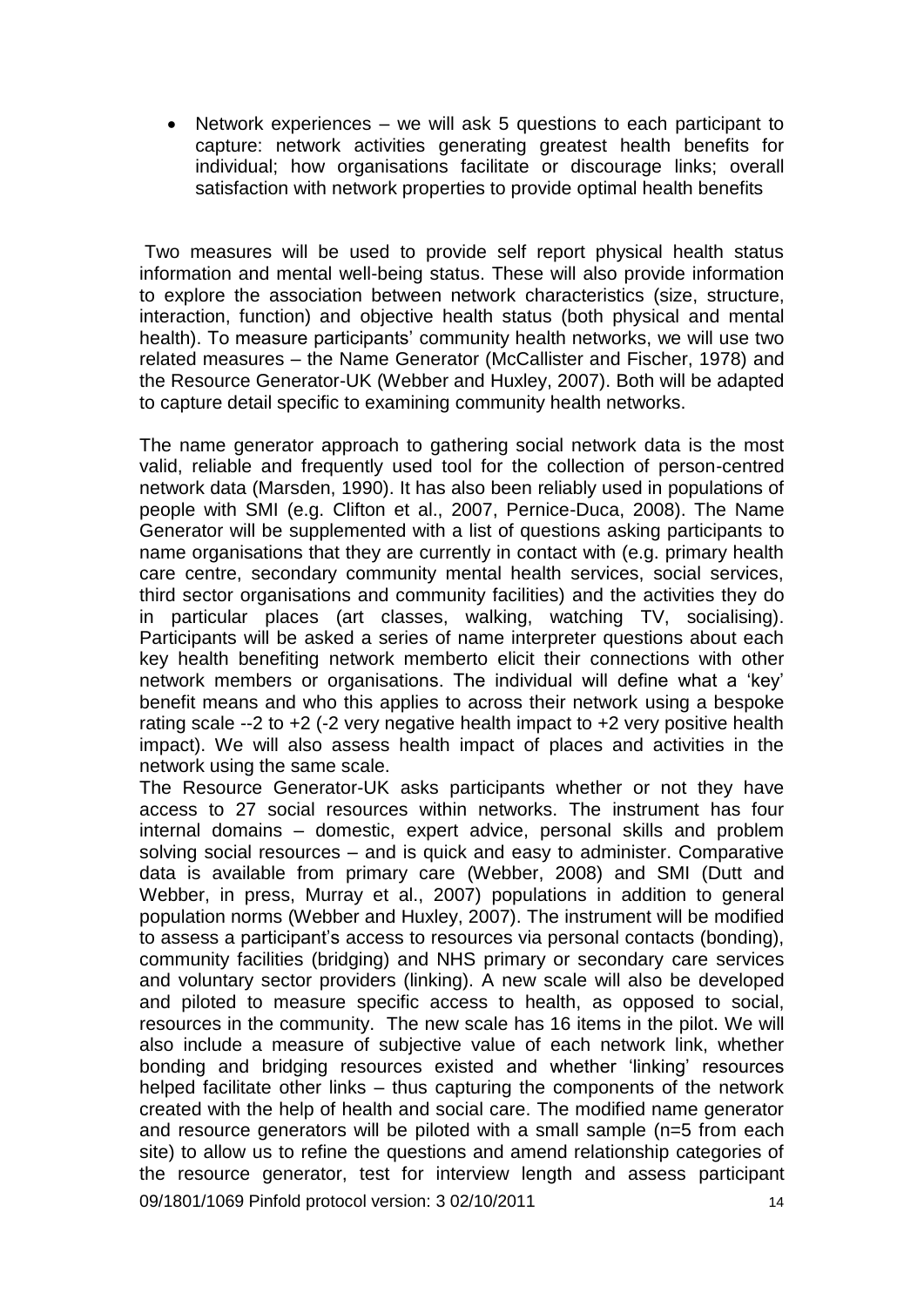burden. These measures will enable us to describe the structure of networks and the extent to which their network members are concentrated within the mental health system or linked to primary care service networks.

#### *Sample size*

Our sample size is informed by a UK study of the social networks and needs of users of mental health day services (Catty et al., 2005). This study found users of a social services day centre had larger networks, but more needs, than users of a day hospital. In our study we will need to examine comparisons regarding a number of variables and so the sample size is pragmatic, based on realistic numbers (informed by the Catty study) which will be sufficient to find subtle differences in network properties against a range of other variables. A key evaluative principle will be to understand from participant"s perspectives the extent to which the health benefits derived from their networks are optimal. For example, we hypothesise that individuals with social relationships with a higher proportion of people outside of the mental health system will perceive their network as bringing greater benefits because of increased opportunities for employment, leisure, social support and access to other valuable resources that can be gained through these wider connections. If we were to divide a sample of 150 people into two equal groups of those above and below the median of a measure of subjective value of their network, we have 86.5% power to detect a hypothesised difference of 10% in the proportion of an individual"s network which is comprised of other mental health service users between the group who value these contacts less (mean proportion=40%, s.d.=20) and the group who value these contacts more (mean proportion=50%, sd.=20) at the 95% significance level. This power calculation was performed in Stata v.9.2 using the command: sampsi 40 50, n1(75) sd1(20).

#### *Sample selection and recruitment*

People with SMI in both study sites will be randomly selected from the QOF SMI registers of 8-15 GP practices per site. Target recruitment is 75 people per site. We will over sample by 500%, aiming for a 20% response rate. GPs will screen lists of potential patients to be approached, removing those assessed as "at risk" on medical grounds. Ethical approval will be required and the process assisted by local research network staff – Mental Health Research Network and/or Primary Care Research Network . Invitation letters will be sent from the Practice to attend an interview appointment with the researcher at the practice; this is a process people are used to. If contact via Practice is unsuccessful, the named community team – early intervention, CMHT, assertive outreach – will be approached and follow-up recruitment attempted. The practice/network staff will make 2 attempts to contact each randomly selected participant, first by letter and secondly by follow-up phone call Participants return an expression of interest form to the research team and full consent is collected at the interview.

#### *Interviews*

People with SMI attending the interview will be provided with information, asked if they wish to consent and interviewed then or another time if they prefer. Interviews will be in a GP surgery or other agreed public space but not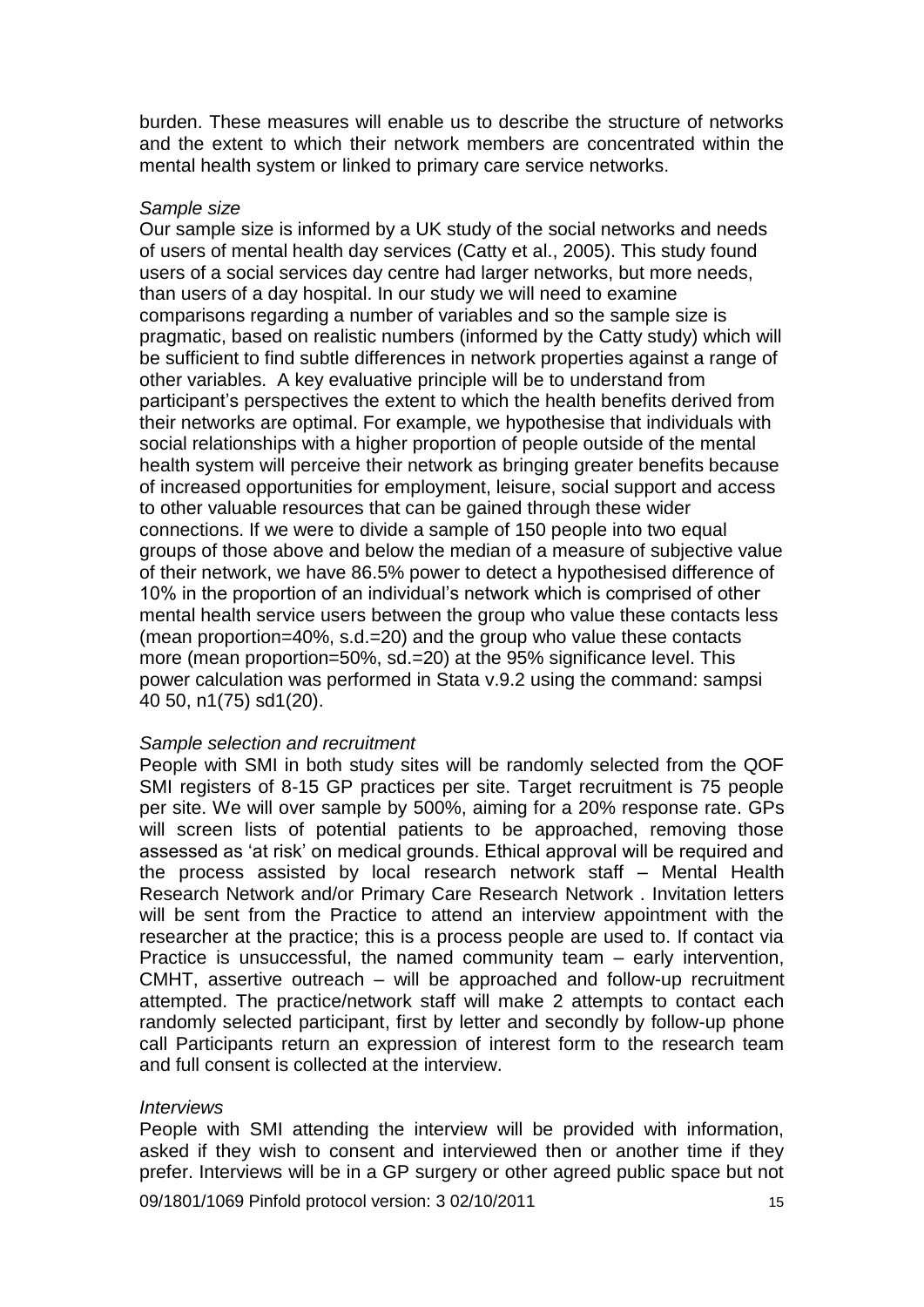in the service user's own home to protect both the service user and the researcher, by having staff on hand if either became distressed. Immediately prior to the interview the patient"s named key worker or GP will be informed about imminent interview and asked to inform researcher of any relevant 'risk' information. It will also alert them that they will be contacted if the patient becomes distressed as a result of taking part in the study. All information will be recorded on data collection schedules, inputted by the research officer at a later date into Micro-soft access. It is anticipated that the interviews will last approximately two hours. They will be carried out by the study research officers, assisted by the project coordinator. Participants will be offered £20 per interview for taking part.

### *Analysis*

UCINET (Borgatti et al 1999) has been selected for the social network analysis as it is a comprehensive and widely used package capable of analysing both ego-centred and whole networks. It has been particularly widely used in the analysis of primary care and health networks (e.g. Fattore et al 2009, Scott et al 2005, Weeks et al 2002). It has been chosen in preference to other social network analysis tools because its diverse authorship, encompassing a range of mathematical and methodological expertise, ensures that the program can undertake multiple operations both proficiently and efficiently. Visualisations of networks will be undertaken using NetDraw, a program integrated within UCINET.

We will address a range of questions including:

1. What makes up the community health networks of people with SMI? We will use standard social network analysis procedures in UCINET to calculate network properties (size and density); demographic composition (mean age, % gender, % ethnicity,% within community health network); role relationships (e.g. % kin, % non-mental health service users); type of contact (bonding, bridging, linking), ego-alter characteristics (mean closeness), network activity (frequency of contact) and perceived health benefits derived from network contacts. Data will be aggregated to case study site level to facilitate inter-site comparisons.

Using NetDraw, we will make visual representations of participant"s networks in both study sites to facilitate comparison. We will superimpose this with the local organisations providing services to people with SMI obtained in modules 2A and 2B of the study. This novel approach will bring together ego networks and organisational structures to accurately depict the nature of health networks in the two study sites. To our knowledge, this has not been achieved before and will help us to fully understand the extent of 'bonding', 'bridging' and "linking" social capital within community health networks of people with SMI.

2. What is the mix of formal and informal health care provision within people"s network?

We are interested in who are providing health benefits – family, health professional and community resources. We will use the decomposition capability of UCINET to separate network contacts according to whether they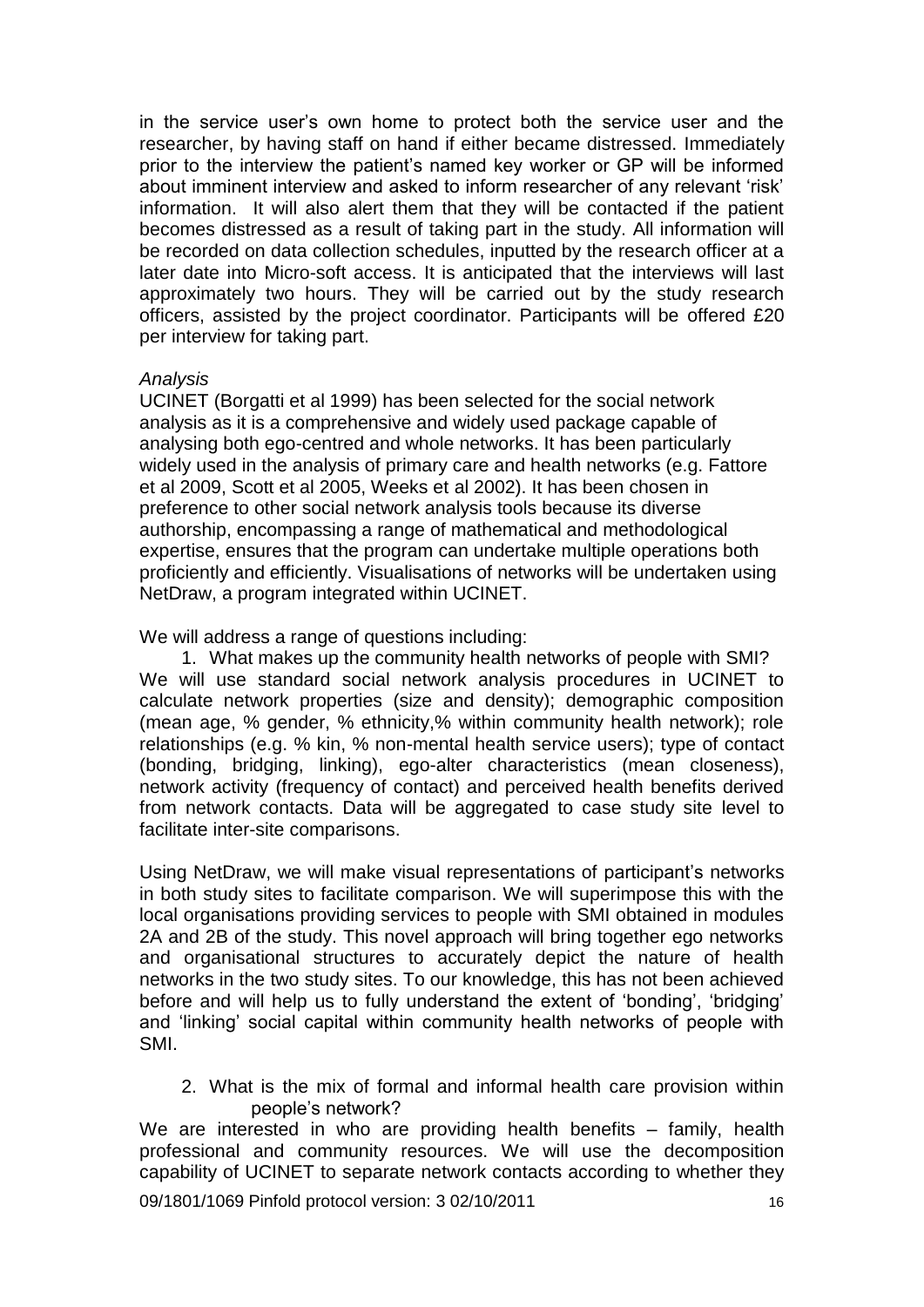provide formal, informal or no health care benefits. This will be analysed by visualisation and by calculation of the properties of these sub-networks as above. This process will allow us to evaluate the extent to which networks facilitate the involvement of informal contacts in formal healthcare provision.

3. Do these networks differ in composition, range, size and density across sub-groups within this population (e.g. based upon gender, ethnicity, age, disability, level of need)?

We will use univariate statistics to compare sub-groups across all network and social resource measures. We will also conduct appropriate multivariate analysis to explore predictors of network size and other network properties

4. How do network strength and breadth relate to perceived benefit and well being (SWEMWBS and Dartmouth Coop)

We will conduct an exploratory multivariate analysis using perceived benefits of network contacts and well-being (SWEMWBSand Dartmouth Coop) as our outcomes. A sub-set of variables from those listed below (those showing significance on univariate analysis) will be used as our sample size is small. Network measures such as size and density; demographic composition (mean age, % gender, % ethnicity,% within community health network); role relationships (e.g. % kin, % non-mental health service users); ego-alter characteristics (mean closeness), network activity (frequency of contact) and source of network contacts would be entered sequentially into a regression model to identify which network characteristics are associated with perceived benefit of network and objective well being.

### **4.3.5 Module 3B: Individual network semi-structured in-depth interviews (months 6-22)**

The aim is to deconstruct the concept of a community health network and unpack meaning for each participant so that we can understand the significance of different types of contact and barriers to health seeking behaviours, as well as the dynamic inherent in each network's configuration. We will determine how people with SMI have created and accessed their useful networks, and what actions of their own, or of others has contributed to the development of a network of health opportunities, thus furthering our understanding of the mechanisms at work in the community. This will inform future work by professional helpers and also indicate possible avenues for intervention research.

To supplement the detailed network data collected in 3A, we will interview 20 service users per site, providing a total of 40 in depth interviews with people with SMI. The data gathered in module 3A will provide a starting point for the interviews: in keeping with a realistic evaluation framework, the reasons behind either positive or negative network components will be explored in the interviews:

- How do identified social resources and relationships impact (positively as well as negatively) on the health and wellbeing of people with SMI?
- How do people with SMI actively make use of or access particular social resources within their network to support their health and wellbeing?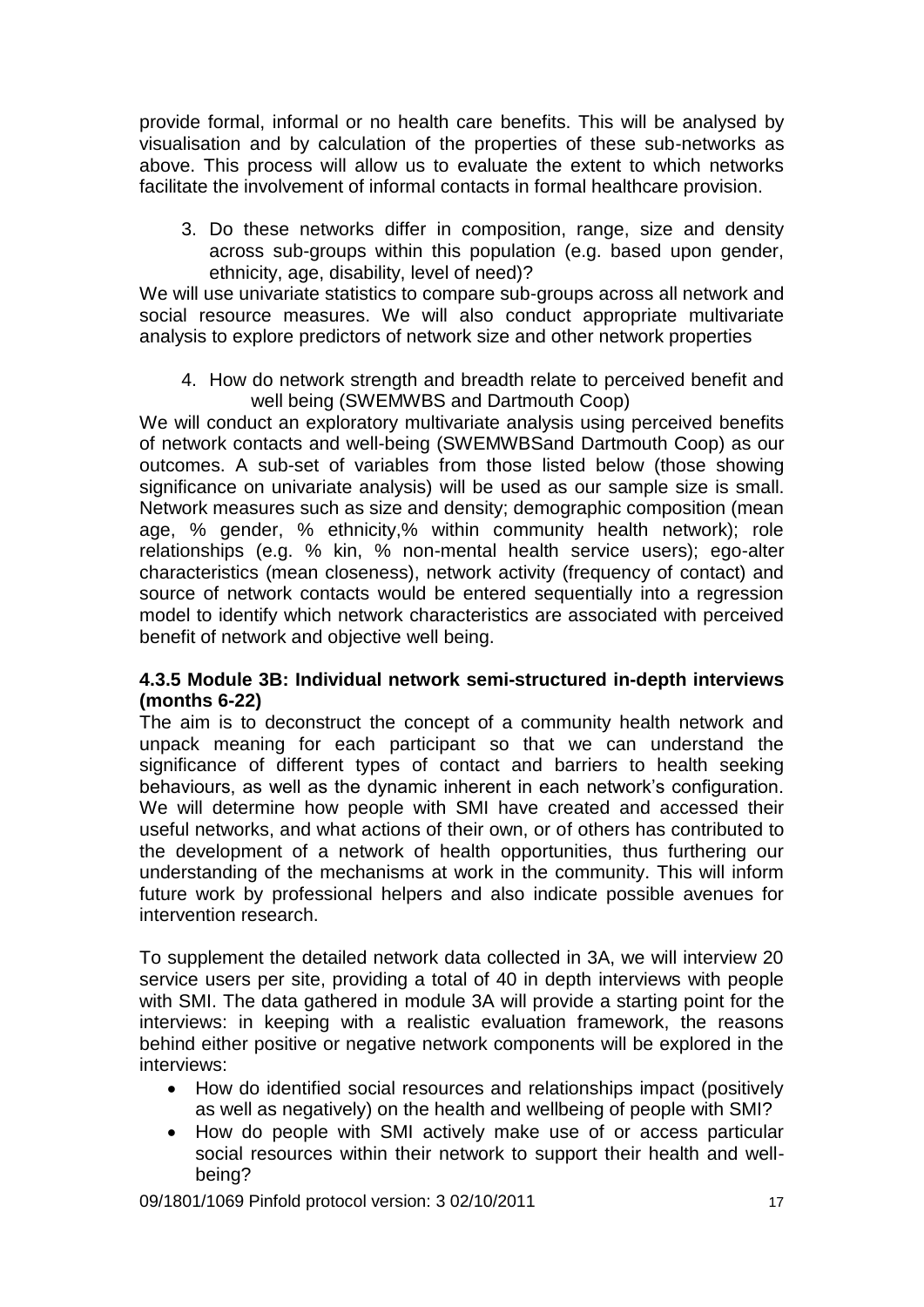- How have the health and social care practitioners in their networks contributed to supporting the creation of wider beneficial networks?
- What kind of reciprocity exists and how does contributing to others influence wellbeing in terms of burden and benefit?
- How could practitioners reduce barriers and encourage growth of strong user centred networks in local communities?

### *Sample selection and recruitment*

Participants for the qualitative interviews will be recruited directly from the structured network interviews in module 3A. Potential participants will be asked if they would like to continue for a further 30-45 minutes to answer some more detailed questions as follow-up. They will have the option to do this following a short break, or arrange a new appointment for the in-depth interview. This approach will give us an optimal response rate and allow the in-depth interview to benefit from the relationship already established between participant and researcher. In each site the first 10 participants will be a convenience sample based on time available and participants" expressed interest in taking part. The other half of the sample will be purposive and selected based on emerging findings to ensure inclusion of maximum variation both in terms of participants' profile (gender, ethnicity, living arrangements, disabilities: physical and mental health) and network composition (e.g. small vs. large, mostly professional vs. mostly personal). The research officer will have a list of prioritised factors to look out for in the profile and the first person interviewed during module 3A to meet these will be invited for the follow-up qualitative interview. The procedure is continued until the total of 20 in-depth interviews in each site has been reached. It is not anticipated that saturation will be achieved.

### *Analysis*

09/1801/1069 Pinfold protocol version: 3 02/10/2011 The 40 interviews will be fully transcribed verbatim and be subject to thematic analysis by the research officers and involvement researchers. The in-depth data will allow a detailed examination of the subjective importance of individual relationships and how these fit into the wider structure of a network. It will be possible to explore how perceptions of different contact types (bonding, bridging, linking) relate to the role relationship, and the background for relationships forming in particular ways. It may, for example, be that some participants perceive their relationship with a health professional as having "bonding" or friend-like qualities – the analysis will examine the background for this and any health benefits related. The following data analysis process will be followed. Ten interviews will be completed before analysis begins (major issues related to wording and flow rather than content will be addressed earlier as required). Then, research officers and service user involvement researchers will read through the first 10 interviews individually to familiarise themselves with key issues and through a workshop discussion develop an initial coding framework. At this stage the interview schedule may be modified to systematically address key findings emerging but not initially anticipated. Another 10 interviews will be carried out before a second analysis workshop is held with research officers and service user involvement researchers bringing coded transcripts to discuss. The original coding framework will be revised and refined to capture new emerging themes or to collate themes as required.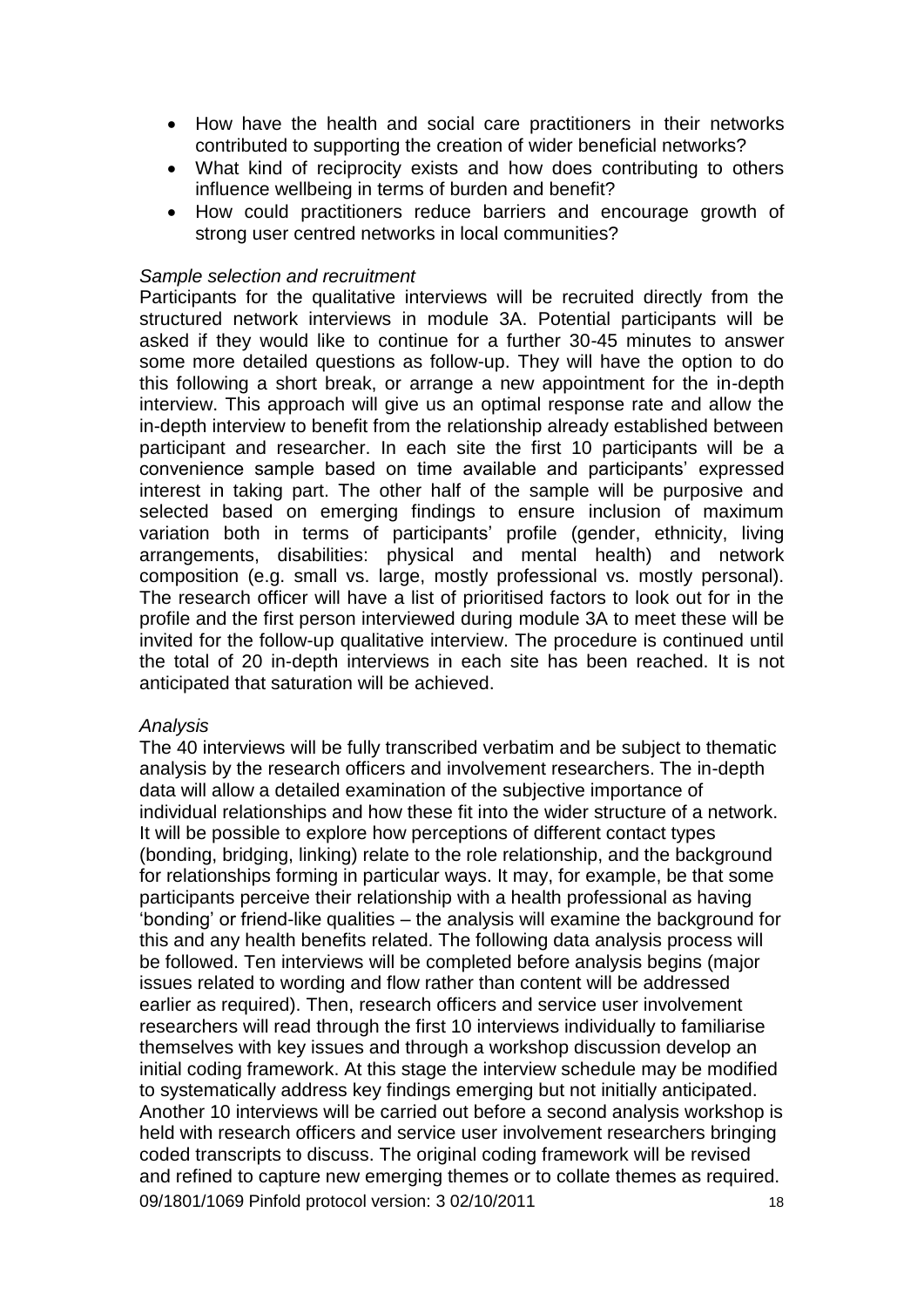The analysis approach will address both communalities in the data and deviant cases that may challenge or contradict these. The qualitative data analysis software NVivo will be used to assist the management of data and facilitate systematic data examination.

### **4.3.6 Data synthesis (months 21-24)**

We will bring together our data sources to provide a model of community health networks; how they work and how they provide health benefits to people with SMI. The analysis, incorporating qualitative and quantitative data, will be carried out across the two sites to develop the model. This will describe the multiple layers of connections and network qualities as well as revealing the complexity of individual experience. We will integrate this with the analysis in module 2 concerning organisational network resources. A realist driven evaluation approach will be used to explore the role and significance of different contact types and organisational resources available within different community network forms.

Synthesis of the results from each module is a critical process for ensuring that an integrated model, describing how networks can be developed to benefit people with SMI, is produced at the end of the research. The individual stages of data collection will inform each other in such a way that earlier stages provide information to shape the questions raised or sampling for later stages. Prior to this our literature review will have already developed a prototype model for how "community health networks" can operate, whilst also incorporating key unanswered questions as to how organisations should operate and individuals (practitioners and people with SMI) might best behave to optimise the benefits.

Synthesis involves incorporating levels of detail from organisational practices down to individual interactions, emotions and behaviours. The data are multidimensional with each component explaining a part of a bigger picture that will be brought together within the analysis. Each of the two case studies provide an empirical framework for analytic integration by highlighting particular questions of local relevance that the data sources will contribute to from different perspectives. We will systematically review each of the components and levels of the prototype model and make revisions based on the evidence accrued in each site and from each module. Where possible the unanswered questions that arose in the prototype model will be addressed. Relevant qualitative data will be reduced into context-mechanism-outcome matrices and compared with quantitative data related to the same issue. The different data sources are likely to either be confirmatory (triangulation) or divergent with respect to specific issues; divergence may require further data analysis, bracketing or exclusion (Pluye et al 2009). In line with the integrated approach to multi-method analysis (Moran-Ellis et al. 2006) we will treat the multiple levels of information as supplementary within an interpretative framework, as different parts of a bigger picture, contributing to a more comprehensive understanding of the complex phenomenon being studied. The Local Advisory Network (LAN) plays an important role in assisting the research team bringing the different data pieces together to address local concerns and seek answers to specific issues of relevance to the community. Data analysis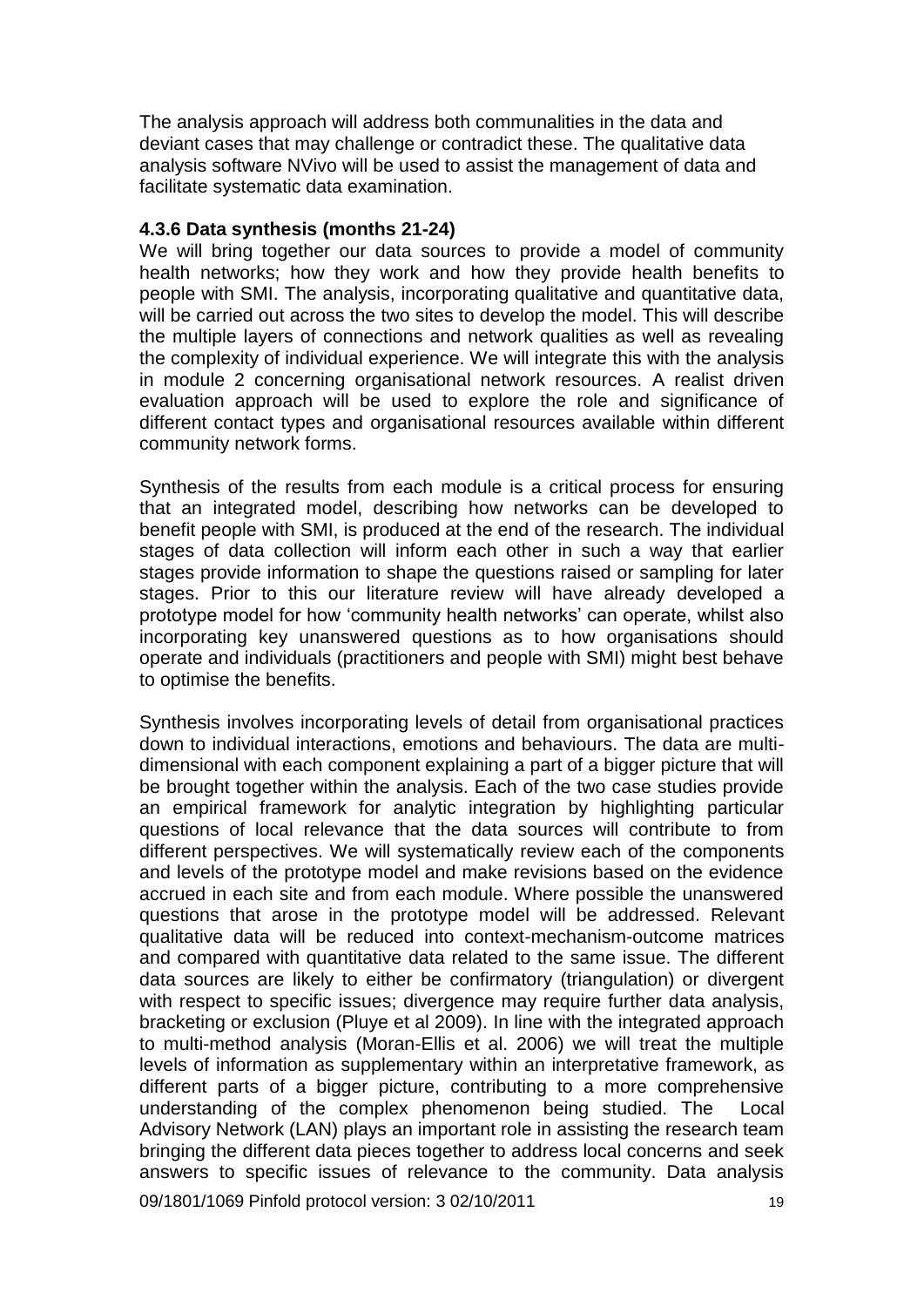workshops will be held with each LAN and include the service user involvement researchers to assist this integration. This will generate a local "holistic picture" presented by each case study analysis. The research team will compare the two case studies to identify factors that may explain either communalities or differences specific to the local community health networks used by people with SMI in rural and urban settings. A practical guide to developing health optimising networks will be produced which will address theoretical and practice-related questions arising from the literature review work that feeds the study throughout.

## **4.3.7 Assessing relevance of findings in third locality**

Synthesized data from our two case study sites will be presented in a third locality – Plymouth – to both practitioners and service users. The aim is to assess how transferable the practical recommendations are for a third locality, and how far experiences described in the community health network model apply to individuals and organisations elsewhere. We will use this phase to assist us in producing our practice guidance tools and resources. It is important that Plymouth service users and practitioners are aware of the study from the beginning, and thus engagement activities in Devon will involve them. The first Plymouth based event is planned for month 10 in the project to engage and share information about the study. In the final months of the study (months 20-23) action workshops will be held in Plymouth (4 in total) to assess and develop the relevance and local interpretation of findings from Hammersmith and Fulham PCT and NHS Devon for service users and practitioners in Plymouth. The LAN will assist with developing the format of the events, but we anticipate they will be informative as well as consultative. These sessions will be co-facilitated by the service user involvement researchers and study research officers; they will also be supported by PenCLAHRC which has resources to support and evaluate translation of research into practice.

# **4.4 Engagement, feedback and change (months 1 – 24)**

The study"s feedback elements consist of events and e-newsletters. These will be planned with the LAN and provide opportunities to communicate with stakeholder throughout the life of the programme. This is important, even during a relatively short (24 months) research project, in order to make NHS managers aware of emerging findings.

### **4.4.1 Engagement**

A key component of the study will be engagement events, at the start to ensure local organisations are on board with the study. The aim is to both make local service providers aware of the study and to collect information to develop a database of current resources – both directly health related and associated activities such as assisted employment programmes, volunteer placement schemes, walking groups, environmental projects. Each event will be action orientated, with an exchange of information between researchers and stakeholders, discussion about barriers and facilitators, followed by decisions about how to develop the network further. These discussions will be recorded and utilised as data. Information gathered during this engagement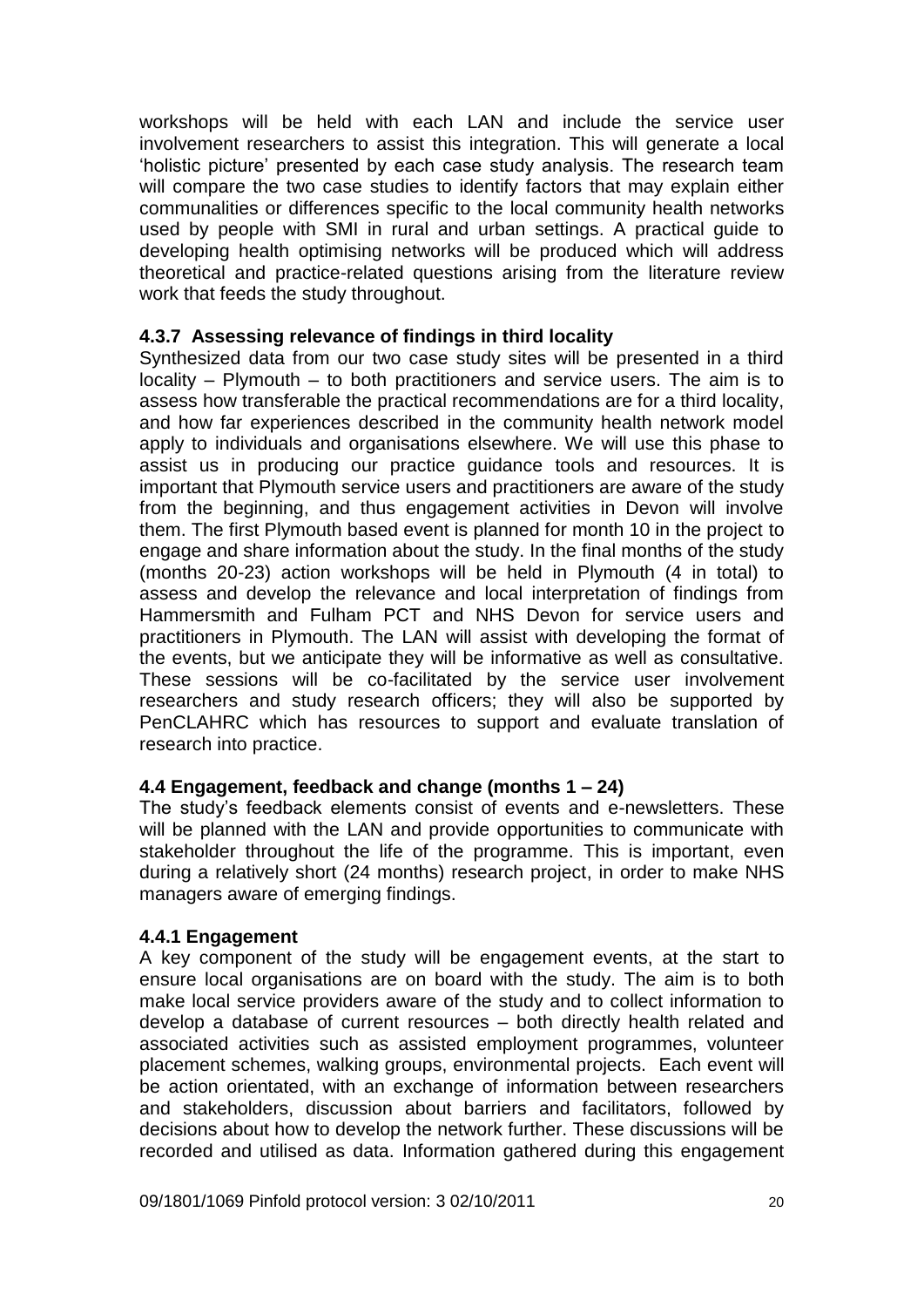phase will also be used to develop a recruitment framework for the practitioner survey (module 2B).

# **4.4.2 Feedback**

Two feedback mechanisms will operate. Firstly, three newsletters will be produced by the two service user involvement researchers on each site alongside the research officer. These will highlight case studies of positive networking practices as well as study progress updates. Secondly, dissemination workshops will run in each site. Based on the findings from modules one to three of the study the research team and LAN will put together a set of targeted recommendations for the two PCTs which will be presented to a half-day dissemination workshop in each study site. The workshops will include presentations from the study team, local service users and local managers. The workshop would allow time to discuss and agree these initiatives. We anticipate the research will highlight some practical changes to improve practice:

- Dissemination and awareness raising of network organisations and opportunities
- 'Shadowing' of workers between organisations
- Shared events and joint activities for people with SMI
- Registration drive to encourage people with SMI to register with a GP

A guide for service users will also be produced by the study team, led by the involvement researchers, outlining how to develop both individual and to promote comprehensive community wide networks. This will be disseminated through Rethink"s extensive networks to service users, practitioners and commissioners across England. A second guide for service providers will also be produced including recommended actions for clinical and practical work with individuals, and practical steps that organisations within the networks can take. We will work with Trusts and other networks to disseminate these findings widely, using new technology including blogs and social networking if recommended by our LAN and advisory group.

### **5. Contribution to collective research effort**

The dissemination activities from this study are in two component parts. Firstly there will be ongoing feedback throughout the course of the study within the case study sites. Mechanisms for organising knowledge mobilisation across the NHS and to stakeholder groups include;

- E-newsletters coordinated by the local involvement researchers.
- Engagement meetings and feedback sessions to groups of staff at relevant meetings and events held over the two years.
- The active engagement of senior NHS managers within the study as members of the local delivery team.

Secondly there will be specific activities and products at the end of the study, collating data from the entire project. The main knowledge outputs will be:

o Final report accessible on NIHR SDO website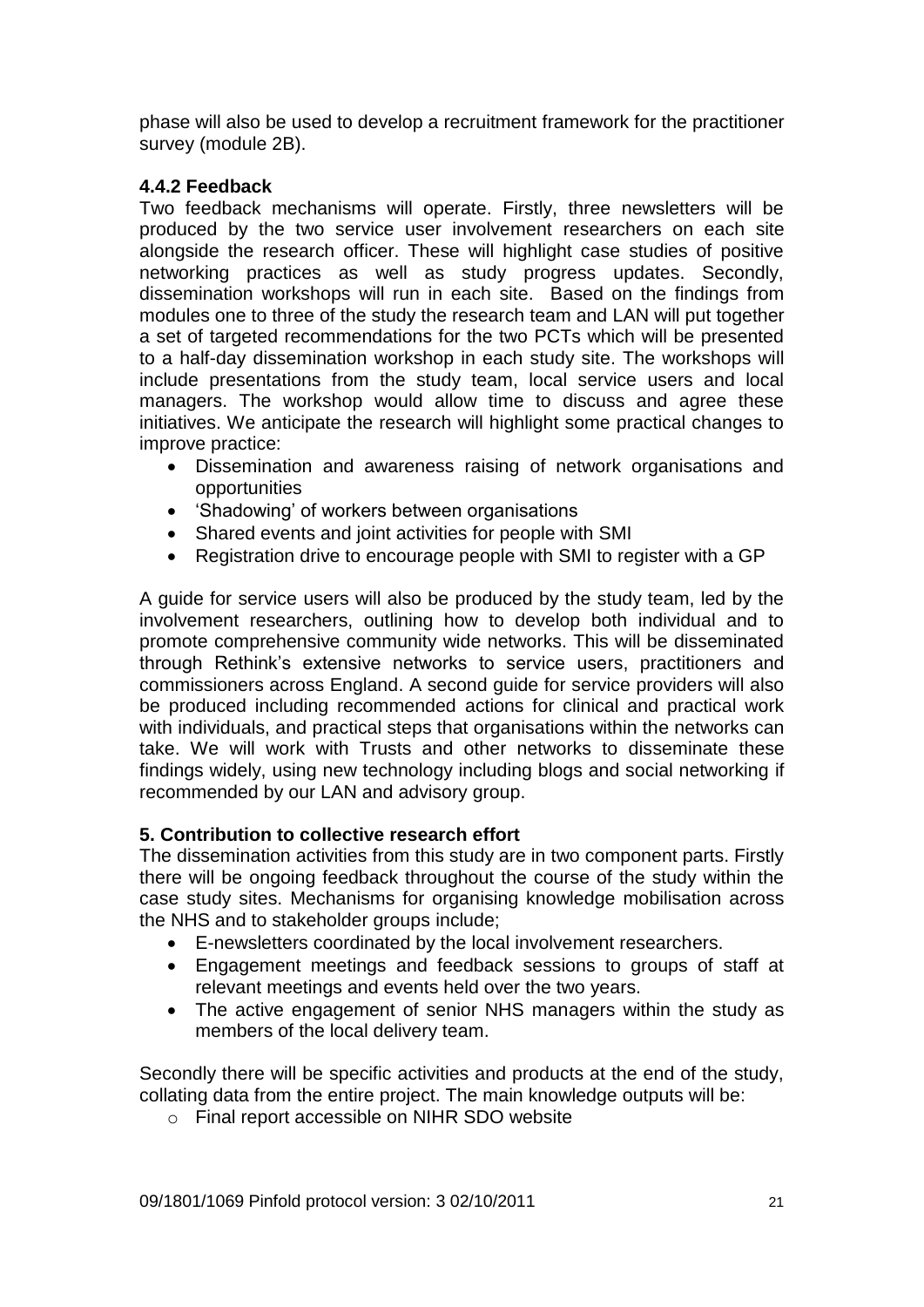- o A guide for mental health service users on developing community networks, developed in close consultation with local involvement researchers and LAN
- o A practical guide for PCTs on setting up organisational networks
- o Attendance at academic conferences to deliver papers from the study
- o Peer review publications
- o Articles in trade press such as Mental Health Today, Community Care and national press.
- o We will work with Rethink Media and Campaigning teams to ensure that findings and recommendations are brought to the national political agenda. Furthermore, Rethink activists will work to promote findings and recommendations locally

# **6. Plan of investigation and timetable (amended Sept 2011)**

| <b>Month</b>             | Project<br>manage-<br>Ment                                    | <b>Engagement</b><br>and feedback                                           | <b>Module 1:</b><br>Literature /<br>policy                      | <b>Module 2:</b><br>interviews and<br>organisational            | <b>Module 3: Quantitative</b><br>and qualitative individual<br>network interviews                                            |
|--------------------------|---------------------------------------------------------------|-----------------------------------------------------------------------------|-----------------------------------------------------------------|-----------------------------------------------------------------|------------------------------------------------------------------------------------------------------------------------------|
|                          |                                                               |                                                                             | <b>Review</b>                                                   | survey                                                          |                                                                                                                              |
| <b>Before</b><br>project | <b>PMG</b><br>Recruit ROs<br>Set up AG<br><b>NRES</b>         | Submit R&D<br>paperwork                                                     | Draw up<br>parameters<br>for literature<br>and policy<br>review | <b>Identify</b> local<br>practitioner and SU<br>leads           | Identify potential tools for cohort<br>study.<br>Work with MHRN and PCRN to<br>plan approach<br>Agree access to SMI register |
| 1: April                 | <b>PMG</b>                                                    | PCRN and                                                                    | Lit and                                                         | Develop interview                                               | <b>Engage PCRN and MHRN</b>                                                                                                  |
| 2011                     | RA starts in<br>London                                        | <b>MHRN</b> meetings<br>Promotional<br>materials in 2<br>sites.             | policy<br>review                                                | schedule                                                        | Apply for research passport and<br>local approvals                                                                           |
| $2:$ May                 | PMG&AM<br>AG                                                  | PCRN and<br><b>MHRN</b> meetings<br>Promotional<br>materials in 2<br>sites. | Lit and<br>policy<br>review                                     | Identify sample (12<br>per site)                                | Work with MHRN and PCRN in<br>set up<br>Review tools and plan pilot                                                          |
| 3: June                  | <b>PMG</b><br>Gain R&D<br>approvals                           | Piloting data<br>collection and<br>stakeholder<br>interviews                | Lit and<br>policy<br>review                                     | Set up interviews                                               | Pilot interview with 8-10<br>individuals with SMI in London<br>and Devon                                                     |
| 4: July                  | PMG&AM<br>RA starts in<br>Plymouth<br><b>First AE</b><br>held | Piloting data<br>collection and<br>stakeholder<br>interviews                | Lit and<br>policy<br>review                                     | Interviews<br>Begin analysis<br>Resource databases<br>developed | Pilot interview with 8-10<br>individuals with SMI in London<br>and Devon and revise tools                                    |
| 5: Aug                   | <b>PMG</b><br><b>Recruit IRs</b>                              | Piloting data<br>collection and<br>stakeholder<br>interviews                | Lit and<br>policy<br>review                                     | Interviews<br>Analysis<br>Databases<br>Developed                | Continue to revise and pilot tools                                                                                           |
| 6: Sept                  | PMG&AM<br>Recruit IRs                                         | Attend<br>conferences and<br>relevant<br>meetings                           | Review<br>report<br>produced                                    | Interviews<br>Analysis interviews                               | NRES resubmission minor / major<br>ethical amendment with new tools<br>Finalise recruitment strategy with<br>practices       |
| 7: Oct                   | <b>PMG</b><br>Submit 1st<br>progress<br>report to             | Meet GP<br>practices to set<br>up recruitment<br>processes                  |                                                                 | Analysis interviews                                             | Work with PCT ICT to access<br>QOF SMI registers in practices<br>across case study sites                                     |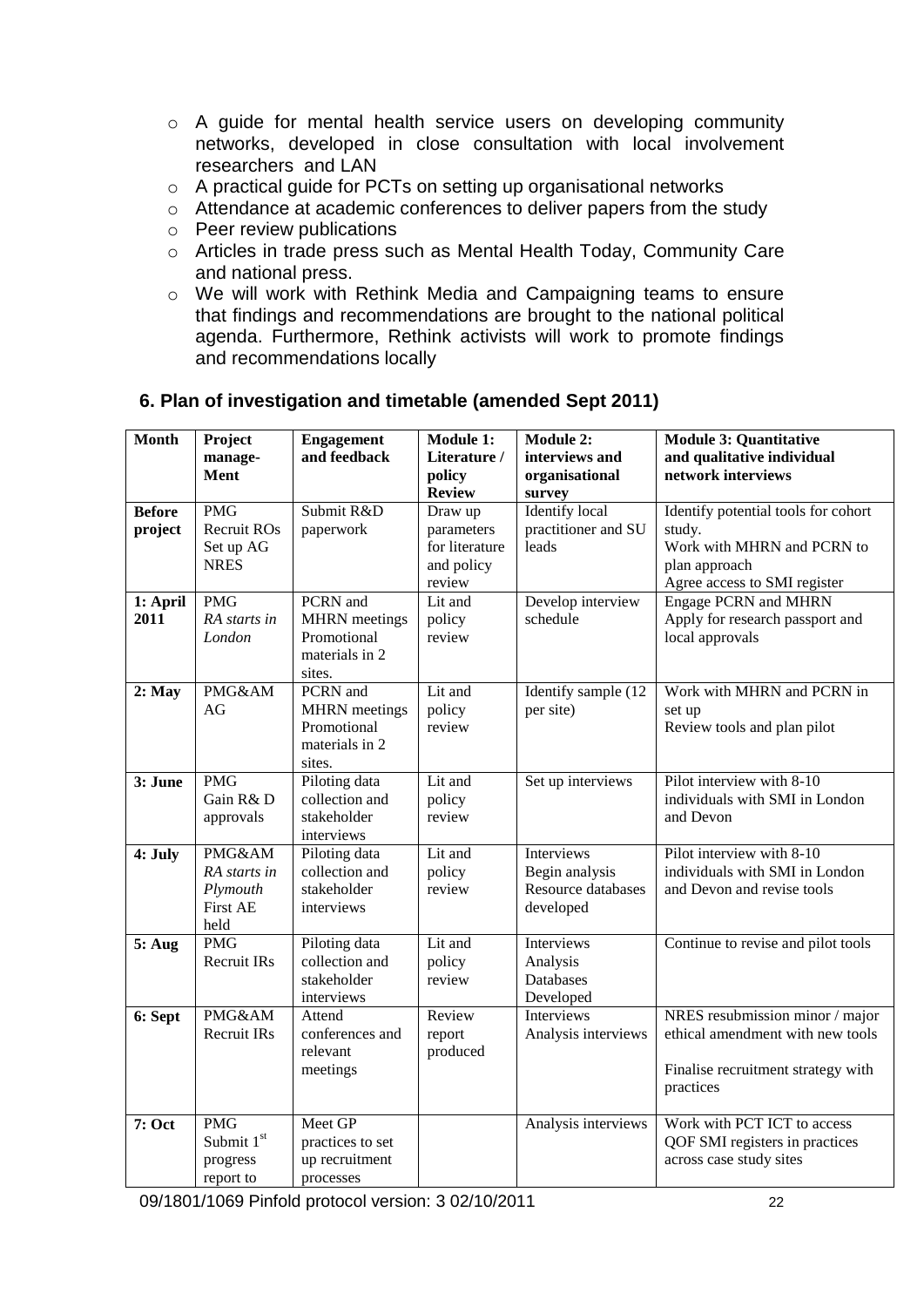|                 | NIHR SDO                            |                                    |                       |                                       | Recruit to cohort study in 2 sites<br>by letter from PCT            |
|-----------------|-------------------------------------|------------------------------------|-----------------------|---------------------------------------|---------------------------------------------------------------------|
|                 |                                     |                                    |                       |                                       |                                                                     |
|                 |                                     |                                    |                       |                                       | Follow-up by phone from GP                                          |
|                 |                                     |                                    |                       |                                       | (practice nurse)                                                    |
| <b>8: Nov</b>   | PMG&AM                              | Researchers                        |                       | Interview report                      | Recruitment continues                                               |
|                 |                                     | attend local                       |                       | written                               | Start interviewing $-10$                                            |
|                 |                                     | forums $/$<br>meetings             |                       |                                       | Follow-up via community teams if<br>recruitment unsuccessful via GP |
|                 |                                     |                                    |                       |                                       |                                                                     |
| 9: Dec          | <b>PMG</b>                          | E-newsletter I                     | Review                | Recruitment                           | Recruitment continues                                               |
|                 | Second AE<br>held                   |                                    | presented at<br>AE to | strategy finalised<br>Finalise survey | Interviews $-20$                                                    |
|                 |                                     |                                    | advisors              | content                               |                                                                     |
| 10: Jan         | PMG&AM                              |                                    |                       | Develop survey                        | Recruitment continues                                               |
| 2012            |                                     |                                    |                       |                                       | Interviews $-20$                                                    |
|                 |                                     |                                    |                       |                                       | First 5 in depth interviews                                         |
| 11: Feb         | <b>PMG</b>                          |                                    |                       | Pilot survey                          | Recruitment continues                                               |
|                 |                                     |                                    |                       |                                       | Interviews $-20$                                                    |
|                 |                                     |                                    |                       |                                       | In-depth interviews 5<br>Transcription and coding                   |
|                 |                                     |                                    |                       |                                       |                                                                     |
| 12:             | PMG&AM                              | Researchers                        |                       | Finalise data bases                   | Recruitment continues                                               |
| Mar             | Submit 2 <sup>nd</sup><br>report to | attend local<br>forums /           |                       |                                       | Interviews $-20$<br>In-depth interviews 5                           |
|                 | <b>NIHR SDO</b>                     | meetings                           |                       |                                       | Transcription and coding                                            |
|                 |                                     |                                    |                       |                                       | 1 <sup>st</sup> analysis workshop IR                                |
| 13:             | <b>PMG</b><br>Short-term            | E-newsletter II                    | Update Lit            | Circulate survey to<br>leads in       | Recruitment continues<br>Interviews $-20$                           |
| <b>April</b>    | RA starts                           |                                    | and policy<br>review  | organisations and                     | In-depth interviews 5                                               |
|                 |                                     |                                    |                       | email contacts                        | Transcription and coding                                            |
|                 |                                     |                                    |                       |                                       |                                                                     |
| 14:             | PMG&AM                              |                                    | Update Lit            | Email survey to                       | Recruitment continues                                               |
| <b>May</b>      |                                     |                                    | and policy            | contacts                              | Interviews $-20$                                                    |
|                 | Third AE<br>held                    |                                    | review                |                                       | In-depth interviews 5<br>Transcription and coding                   |
|                 |                                     |                                    |                       |                                       |                                                                     |
| 15:<br>June     | <b>PMG</b>                          | Researchers<br>attend local        |                       | <b>Email</b> reminders<br>sent        | Interviews $-20$<br>In-depth interviews 5                           |
|                 |                                     | forums /                           |                       |                                       | 2 <sup>nd</sup> Analysis workshops with IRs                         |
|                 |                                     | meetings                           |                       |                                       |                                                                     |
| <b>16: July</b> | PMG&AM                              | Arrange sessions<br>to apply model |                       | Close survey                          | In-depth interviews 5                                               |
|                 |                                     | in Plymouth                        |                       | Analysis                              | Network analysis<br>Transcription and coding                        |
| 17: Aug         | <b>PMG</b>                          | Arrange sessions                   |                       | Analysis                              | In-depth interviews 5                                               |
|                 |                                     | to apply model                     |                       | Write up survey                       | Network analysis                                                    |
| 18:             | PMG&AM                              | in Plymouth<br>Researchers         |                       | Identify second                       | Transcription and coding<br>Network analysis                        |
| <b>Sept</b>     | Submit $3rd$                        | attend local                       |                       | round participant                     | 3 <sup>rd</sup> Analysis workshops with IR                          |
|                 | report to                           | forums /                           |                       | $(12$ per site)                       |                                                                     |
| 19: Oct         | NIHR SDO<br><b>PMG</b>              | meetings<br>E-newsletter III       |                       | Present survey data                   | Network analysis                                                    |
|                 |                                     |                                    |                       | to LAN                                | In-depth interview analysis                                         |
|                 |                                     |                                    |                       | Second round                          |                                                                     |
|                 |                                     |                                    |                       | interviews                            |                                                                     |
| <b>20: Nov</b>  | PMG&AM                              | Sessions held in<br>Plymouth       |                       | Second round<br>interviews            | Network analysis<br>In-depth interview analysis                     |
|                 |                                     |                                    |                       |                                       |                                                                     |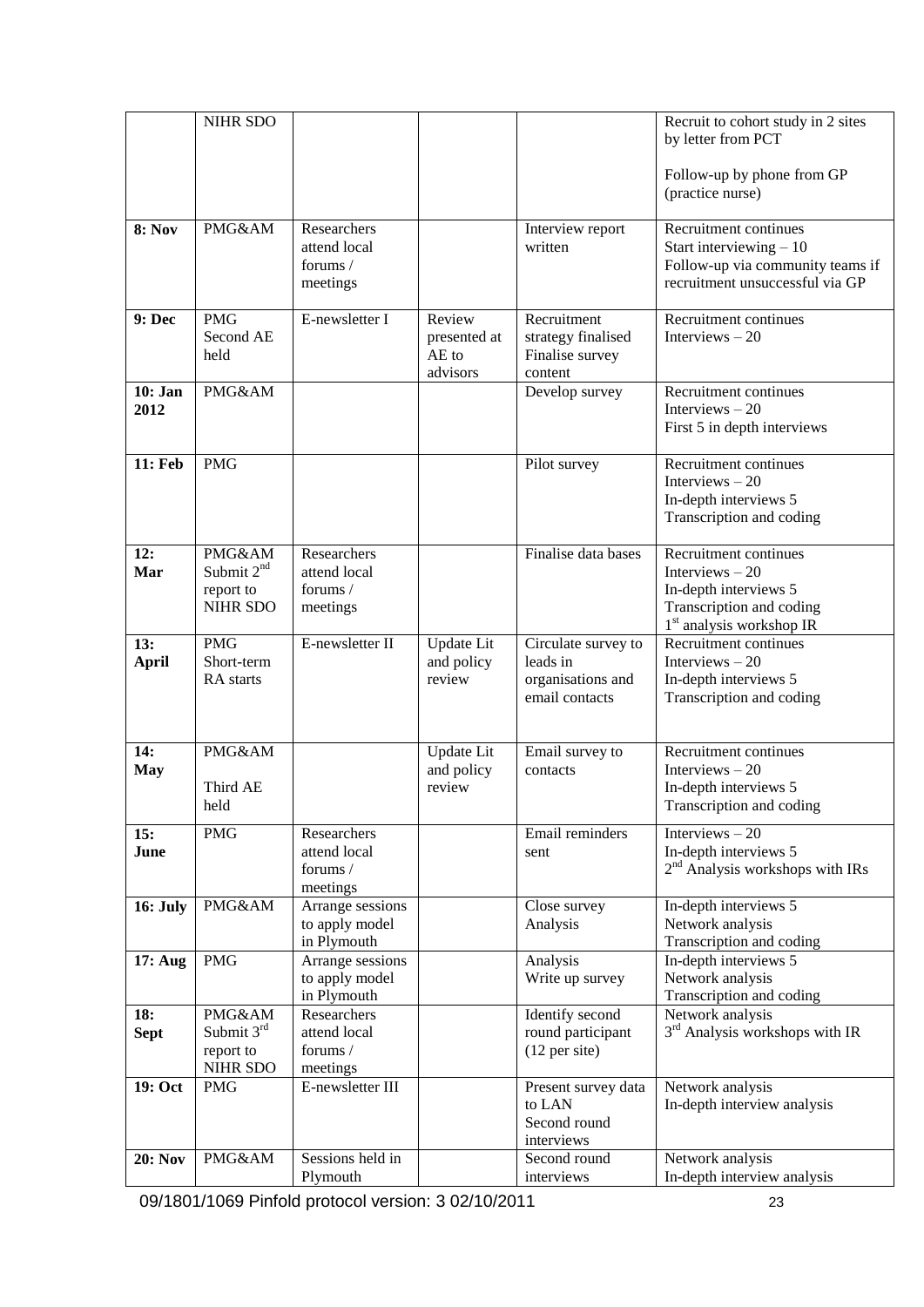|                |            |                  |             | Analysis           |                                    |
|----------------|------------|------------------|-------------|--------------------|------------------------------------|
| <b>21: Dec</b> | <b>PMG</b> | Sessions held in | Update Lit  | Second round       | Collating data network analysis    |
|                |            | Plymouth         | and policy  | interviews         | and depth interviews               |
|                |            |                  | review      | Analysis           | Final workshop with IRs            |
|                |            |                  |             |                    |                                    |
| $22:$ Jan      | PMG&AM     | Hold feedback    | Update Lit  | Link org and       | Link org and individual data       |
| 2013           | Final AE   | events in sites  | and policy  | individual data    | Feedback to AG                     |
|                | held       | Sessions held in | review      |                    |                                    |
|                |            | Plymouth         |             |                    |                                    |
| <b>23: Feb</b> | <b>PMG</b> | Final E-         | Write final | Prepare papers for | Prepare papers for publication and |
|                |            | newsletter IV    | report      | publication and    | output guides                      |
|                |            |                  | Feedback    | output guides      |                                    |
|                |            |                  | LAN         |                    |                                    |
| 24:            | PMG&AM     | Researchers      | Write final | Write guide for    | Write user guide to community      |
| Mar            |            | attend local     | report      | <b>PCTs</b>        | health networks                    |
|                |            | forums / mtgs    |             |                    |                                    |

**Key**: PMG = project management group – which will combine with analysis meetings bi-monthly (PMG&AM);  $AE =$  Advisory event;  $RO =$  research officers;  $IR =$  involvement researchers

## **7. Ethics**

Ethical approval will be sought from NRES for this project prior to the project commencing once grant funding has been confirmed. R&D approval from our two main case study sites (NHS Devon and Hammersmith and Fulham PCT), as well as Plymouth PCT, will also be obtained within the first 3 months of the project. We have carefully considered the ethical issues that may be raised in conducting this research project with a vulnerable group of participants. In this section we outline the main points to be considered.

### **7.1Informed consent**

The issue of obtaining informed consent is particularly important when working with a vulnerable group of participants. Potential participants will be randomly selected from GP SMI registers across the two case study sites. GPs will be asked to de-select individuals whom they believe would be too unwell to take part, or to pass this opt-in process to members of the mental health community team if GPs feel unable to make this assessment. Having established a sampling frame, selected participants will then be sent a letter from their GP practice to ask them if they would like to attend an interview to discuss and participate in the project. The letter will include an information sheet detailing the purpose of the project and exactly what participation involves. They will be asked to return an expression of interest form in a stamped addressed envelope to the research team saying if they would like to attend or not participate. It will be emphasised that returning this form does not in any way represent a commitment to participating in the study. On the day of the interview, the project researcher would again go through the information sheet. Following this, if the participant is still happy to participate, written informed consent will be obtained prior to beginning the interview. We consider this process to be more accessible to people with SMI than being sent a long information sheet and being asked in writing if they want to participate. In case of any distress experienced by participants in the course of the interviews, they will be referred to their GP or care manager for further support should the need arise. The LAN will provide additional guidance on support mechanisms locally that need to be included in the study materials. All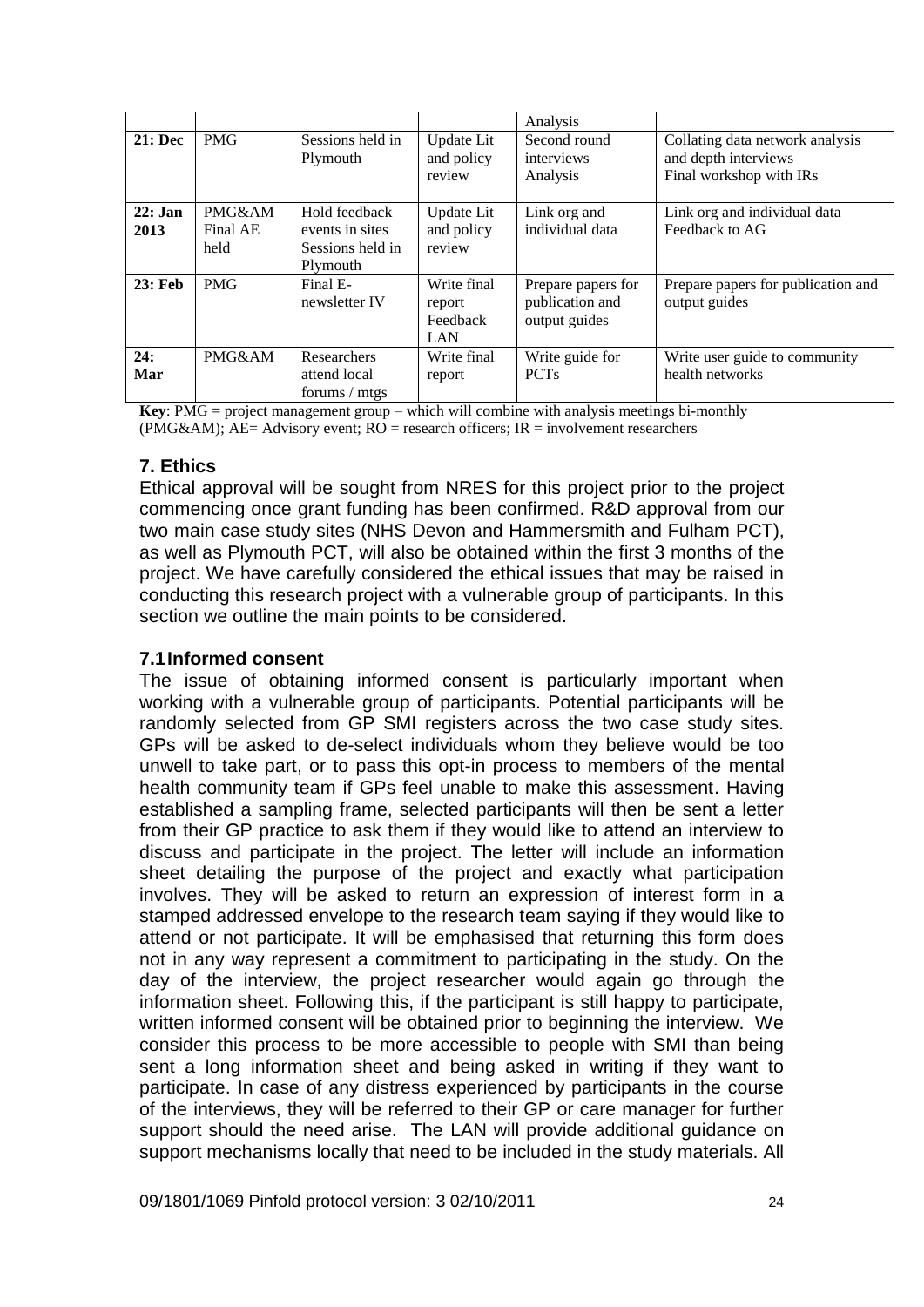the interviews will take place at a GP surgery or other health facility and thus assistance would be accessible if required.

## **7.2Confidentiality and data protection**

All data held will be strictly confidential. Each participant will be given a unique identifying number. This will be the only identification on all data sources relating to participants e.g. transcripts and digital audio recordings, interview notes and survey. The lists matching participants to unique identifying numbers will be known only to the project team. These lists will be stored in a locked filing cabinet, apart from all other data on secure premises. Audio recordings will be kept on password protected central servers on the two research sites. Consent forms will also be stored apart from this data in a locked filing cabinet. These measures comply with the 1998 Data Protection Act.

### **7.3Withdrawal from study**

It will be made clear to participants that participation is voluntary and that they are free to withdraw from the discussion of particular issues or from the entire interview should they feel uncomfortable at any time. Also, participants are free to terminate their involvement with the project at any time, and will be given the option to have any previously recorded data excluded from the study and destroyed. Participants will be given the opportunity to raise questions with the researcher both before and after each interview, should any issues arise. Participants will also be provided with the project researcher"s contact details in case of need for clarification of any issues following each interview.

### **7.4Paying participants**

We have decided that each participant (not professionals) will be paid the nominal sum of £20 to say "thank you" for participating in the study after each interview. This figure has been set as it is judged to be small enough to not to coerce anyone into taking part, and large enough indicate the gratitude of the project team. Practitioners participating in the study will be offered a certificate of participation in research which they may use for CPD purposes.

### **9. Service users**

Service users with experience of SMI will be actively involved in the delivery of this project through membership of local delivery teams (two in each site). Rethink currently employs a consumer researcher within the team, who has commented upon the proposal. We have invited a GP (who is also a carer) to join our advisory group. The involvement of stakeholders is important to ground the study in issues that are of most relevance to those in receipt of health services. It also ensures that all the study materials – from study information sheets and letters of invitation, through to e-newsletters and knowledge outputs are written in a format that is most accessible to service users and carers, as well as NHS managers and practitioners.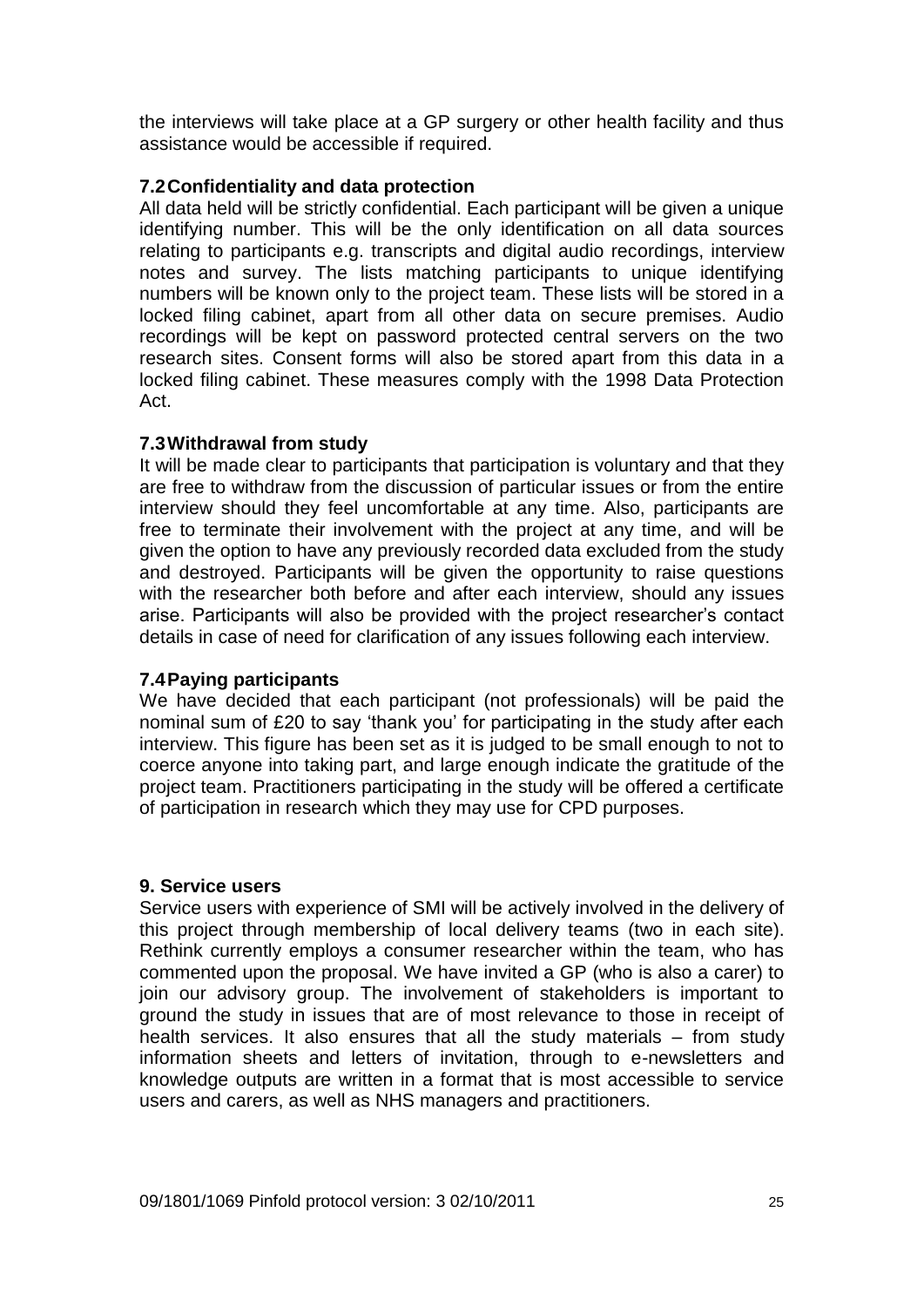### **11. References**

- Addington J, el-Guebaly N, Campbell W, Hodgins DC, Addington D. (1998) Smoking cessation treatment for patients with schizophrenia. *American Journal of Psychiatry, 155,* 974-976
- Appleby, L. (2007) Breaking down barriers. The clinical case for change. London, Department of Health.
- Beaufait DW, Nelson EC, Landgraf JM, Hays RD, Kirk JW, Wasson JH, Keller A. COOP Measures of Functional Status. Tools for Primary Care Research:
- Research Methods for Primary Care, Sage Publications, Vol 2:151-157, 1992 Beresford, P. (2003), User Involvement In Research: Exploring the
	- challenges, *Nursing Times Research*, 8(1), 36-46
- Berkman, L.F. (1995) The role of social relations in health promotion. *Psychosom Med* 57:245–254
- Bird, L. (2000) *Strategies for Living*. Mental health Foundation: London.
- Borgatti, S. P., Everett, M. G. & Freeman, L. C. (1999) *UCINET 6.0 Version 1.00*. Natick: Analytic Technologies.
- Borgatti, S. P., Mehra A, Brass D.J. & Labianca (2009) Network analysis in the social sciences. Science Vol. 323. no. 5916, pp. 892 - 895
- Brown, S. (1997) Excess mortality of schizophrenia. A meta-analysis. *British Journal of Psychiatry*; 171: 502–508
- Byng, R. (2007) Lets Get Physical" programme in Plymouth. Report on NIME funded pilot 2006-2007. Plymouth Teaching PCT.
- Byng R, Norman I, Redfern S, Jones R. (2008) [Exposing the key functions of](http://www.ncbi.nlm.nih.gov/pubmed/19105823?ordinalpos=1&itool=Email.EmailReport.Pubmed_ReportSelector.Pubmed_RVDocSum)  [a complex intervention for shared care in mental health: case study of a](http://www.ncbi.nlm.nih.gov/pubmed/19105823?ordinalpos=1&itool=Email.EmailReport.Pubmed_ReportSelector.Pubmed_RVDocSum)  [process evaluation.](http://www.ncbi.nlm.nih.gov/pubmed/19105823?ordinalpos=1&itool=Email.EmailReport.Pubmed_ReportSelector.Pubmed_RVDocSum) BMC Health Serv Res. Dec 23;8:274
- Catty J**,** Goddard K, Burns T (2005) Social Services and Health Services Day Care in Mental Health: the social networks and care needs of their users*.*  International Journal of Social Psychiatry: 51 (1) 23-34
- Clifton, A., Pilkonis, P. A. & McCarty, C. (2007) Social networks in borderline personality disorder. *Journal of Personality Disorders*, 21, 434-441
- Csordas, T.J. (1994) The Sacred Self: A Cultural Phenomenology of Charismatic Healing. Berkeley, CA: University of California Press.
- Csordas, T.J. (2002) Body/Meaning/Healing. Basingstoke and New York: Palgrave Macmillan.
- Daley, A.J., (2002) Exercise therapy and mental health in clinical populations: is exercise therapy a worthwhile intervention? *Advances in Psychiatric Treatment, 8, 262-270*
- Department of Health (1995) Building bridges: a guide to the arrangements for inter-agency working for the care and protection of severely mentally ill people. HMSO: London.
- Department of Health (1999) National Service Framework for mental health. HMSO: London.
- Department of Health (2006a) Our health, Our care, Our Say. HMSO: London.
- Department of Health (2006b) Choosing health; Supporting the physical health needs of people with SMI – commissioning framework. HMSO: London.
- Department of Health (2006c) Best research for best health: a new national research strategy. HMSO: London
- 09/1801/1069 Pinfold protocol version: 3 02/10/2011 26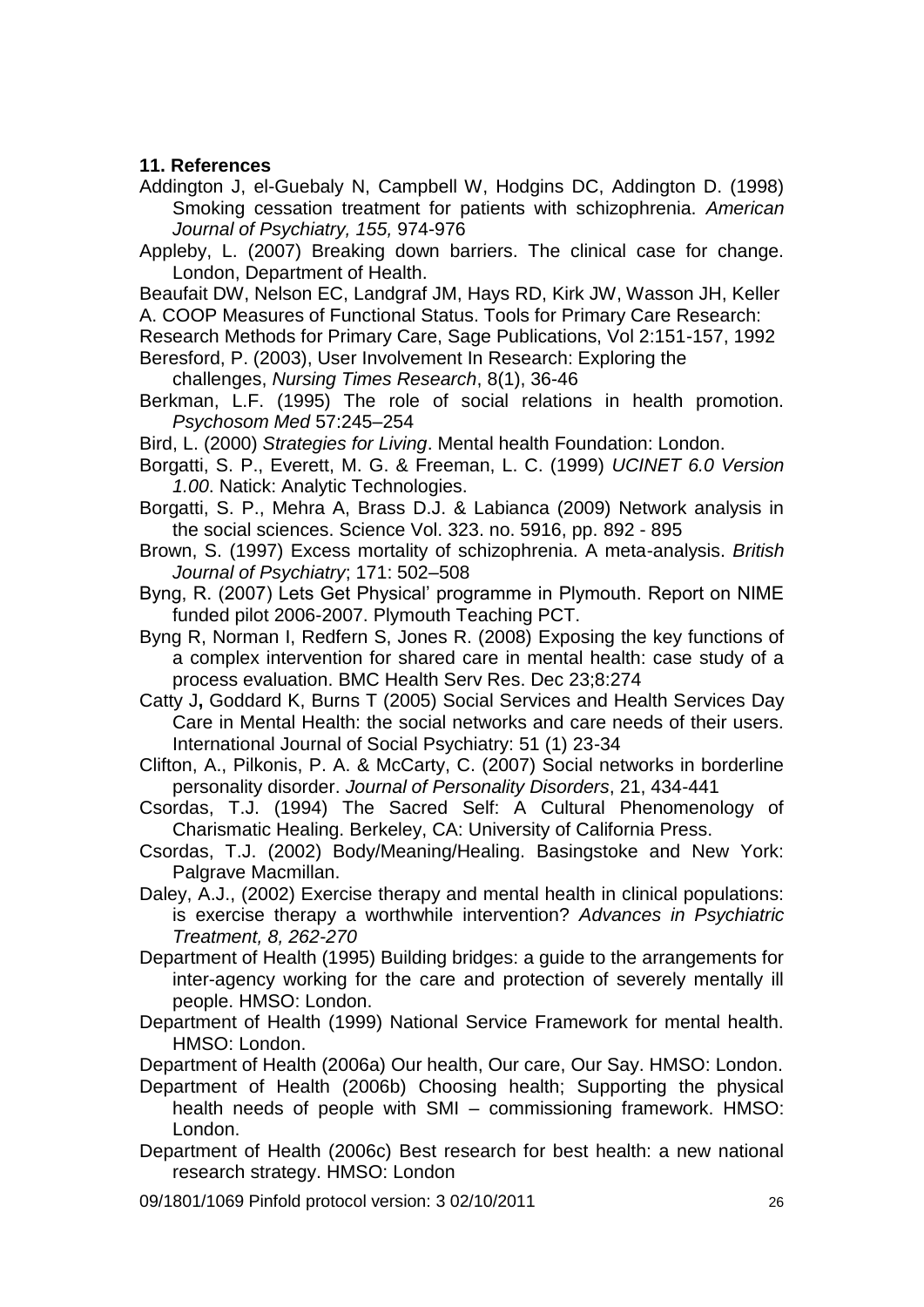- Department of Health (2008) Putting people first: a shared vision and commitment to the transformation of adult social care HMSO: London.
- Department of Health (2009) New Horizons: Towards a shared vision for mental health. HMSO: London
- De Silva M., McKenzie, K., Harpham, T., Huttly, S. (2006) Social Capital and mental illness: systematic review. *Journal of Epidemiology and Community Health* 2005;59:619–627

Derose, K. P., Duan, N., & Fox, S. A. (2002). Women"s receptivity to churchbased mobile mammography. *Journal of Health Care for the Poor and Underserved, 13*(2), 199-213

Derose, K.P. & Varda, D.M. (2009). Social capital and health care access: A systematic review. *Medical Care Research and Review* 66(3), 272-306

Disability Rights Commission (2006) Equal treatment: Closing the Gap. DRC's Health Formal Investigation Part 1. DRC: London.

Dutt, K. & Webber, M. (in press) Access to social capital and social support amongst South East Asian women with severe mental health problems: a cross-sectional survey. *International Journal of Social Psychiatry.*

Elsey, H., Lathlean, J. (2006) Using action research to stimulate organisational change within health services: experiences from two community based studies. Educational Action Research 14(2), 171-186.

- Fattore, G., Frosini, F., Salvatore, D. & Tozzi, V. (2009) Social network analysis in primary care: The impact of interactions on prescribing behaviour. *Health Policy* 92, 2-3, 141-148
- Flap, H. (1999) Creation and returns of social capital. A new research program. *La Revue Tocqueville* XX, 1, 5-26
- Folsom, D.P., McKibbin, C., Jeste, D.V. & Patterson, T. (2007) Use of primary care with middle aged and older persons with schizophrenia. *Primary Care and Community Psychiatry, 11,* 101-106
- Forrester-Jones, R., Carpenter, J., Coolen-Schrjiner P., Cambridge, P., Tate, A., Beecham, J., Hallam, A., Knapp, M., Wooff, D. (2006) The Social Networks of People with Intellectual Disability Living in the Community 12 Years after Resettlement from Long-Stay Hospitals. *Journal of Applied Research in Intellectual Disabilities*, 19, 285–295
- Friedli, L (2009) *Mental health, resilience and inequalities*, Copenhagen: WHO.

Gerring, J. (2007) Case Study Research: Principles and Practices**.**  Cambridge: Cambridge University Press.

Harris, E. C., & Barraclough, B. (1998). Excess mortality of mental disorder. *British Journal of Psychiatry, 173,* 11–53

IBSEN (Individual budgets evaluation network) Glendinning C., Challis D., Fernandez J.-L., *et al* . (2008) *Evaluation of the Individual Budgets Pilot Programme*. Social Policy Research Unit, Personal Social Services Research Unit, Social Care Workforce Research Unit, London.

- Jackson, M. (1996) Things as They Are: New Directions in Phenomenological Anthropology. Bloomington: University of Indiana Press.
- Lin, N. (2001) *Social capital. A theory of social structure and action*. Cambridge: Cambridge University Press.
- Lin, N. & Peek, M. K. (1999) Social networks and mental health. In Horwitz, A.. & Scheid, T. (Eds) A Handbook for the Study of Mental Health. Social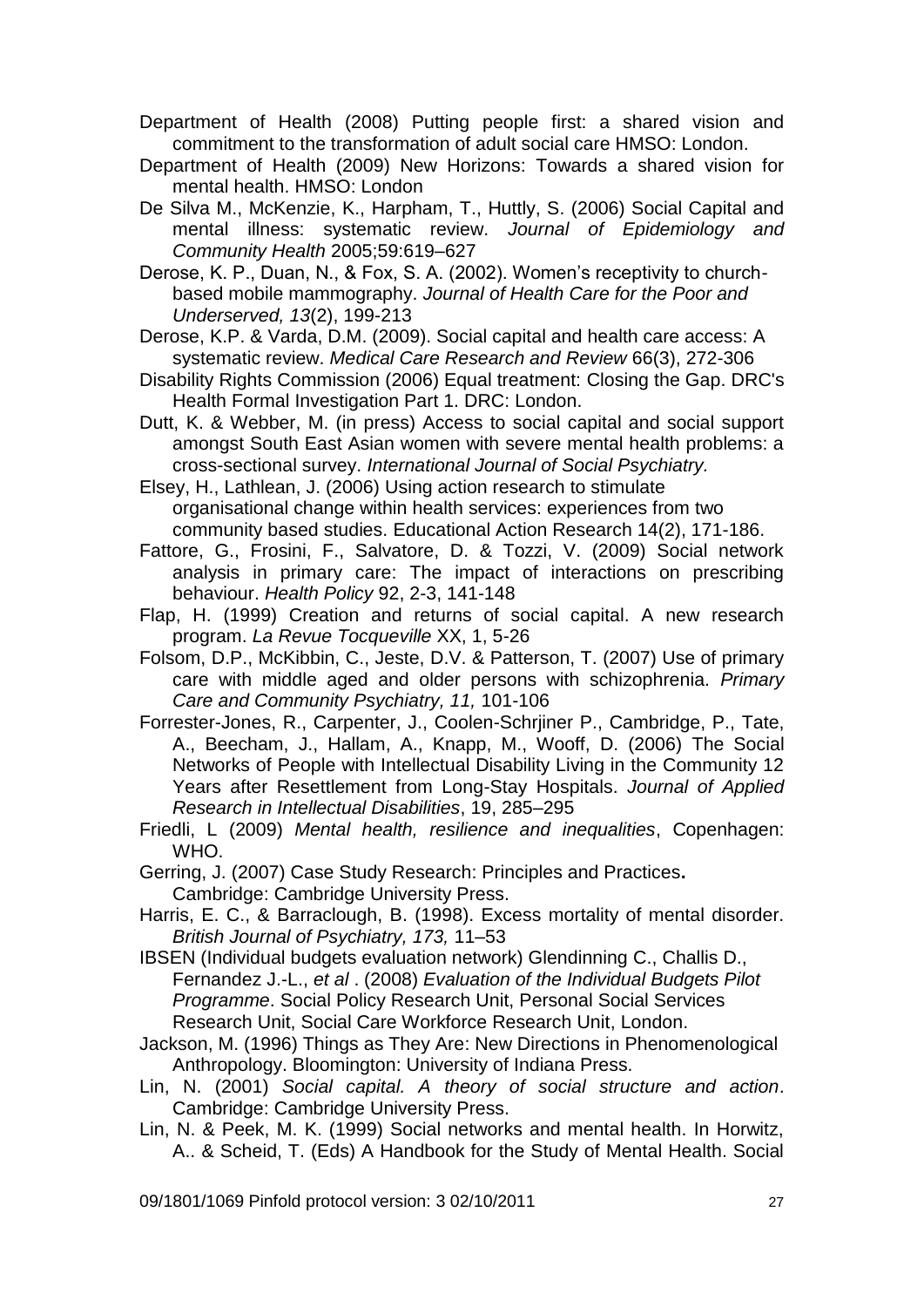Contexts, Theories and Systems*.* Cambridge, Cambridge University Press, 241-258.

- Marsden, P. V. (1990) Network data and measurement. *Annual Review of Sociology*, 16, 435-463
- McCallister, L. & Fischer, C. (1978) A procedure for surveying personal networks. *Sociological Methods and Research,* 7, 131-148
- McKenzie K, Whitley R, Weich S. Social capital and mental health. 2002; *British Journal of Psychiatry* 181:280–3.
- Mitchell, J. C. (1969) The concept and use of social networks. In Mitchell, J. C. (ed.) *Social networks in urban situations*. Manchester: Manchester University Press, 1-50
- Mitchell, J. C. (1974) Social Networks. *Annual Review of Anthropology* 3, 279- 299
- Moran-Ellis, J., Alexander, V. D., Cronin, A., Dickinson, M., Fielding, J., Sleney, J., et al. (2006). Triangulation and integration: Processes, claims and implications. Qualitative Research, 6, 45-59
- Morgan C., Burns, T., Fitzpatrick, R., Pinfold, V., Priebe, S. (2007) Social exclusion and mental health Conceptual and methodological review. *British Journal of Psychiatry,* 191, 477-483
- Murray, J., Easter, A. & Bellringer, S. (2007) Evaluation of Capital Volunteering. 3rd interim report: outcomes and experiences at six months. London, Health Service & Population Research Department, Institute of Psychiatry, King's College London.
- Osborn, D.P.J. (2001). The poor physical health of people with mental illness. Western Journal of Medicine, 175, 329-332
- Pawson, R., Tilley, N. (1997). Realistic evaluation. London: Sage
- Pernice-Duca, F. M. (2008) The structure and quality of social network support among mental health consumers of clubhouse programs. *Journal of Community Psychology*, 36, 929-946
- Pescosolido, B.A. and J.A. Levy. 2002. "The Role of Social Networks in Health, Illness, Disease and Healing: The Accepting Present, The Forgotten Past, and The Dangerous Potential for a Complacent Future." *Social Networks & Health* 8:3-25
- Phelan, M., Stradins, L., & Morrison, S. (2001). Physical health of people with severe mental illness. *British Medical Journal, 322,* 443 – 444
- Phelan, M., Stradins, L., Amin, D., Isadore, R., Hitrov, C., Doyle, A. & Inglis, R. (2004).The Physical Health Check: A tool for mental health workers. *Journal of Mental Health, 13,* 277-284
- Pluye P, Grad R, Levine A, Nicolau B (2009) Understanding divergence of quantitative and qualitative data (or results) in mixed methods studies. *International Journal of Multiple Research Approaches, 3: 58-72*
- Putnam, R. (1993) *Making democracy work: Civic traditions in modern Italy*. Princeton, NJ: Princeton University Press.
- Rethink (2003) Just one percent. The experiences of people using mental health services. Rethink: London
- Saha S Chant D & Mc Grath J (2007) A systemtic review of mortality in schizophrenia. *Archives of General Psychiatry*, 64 1123-31
- Samele C (2004) Factors leading to poor physical health in people with psychosis, *Epidemiologia e Psichiatria Sociale*, 13, pp141–5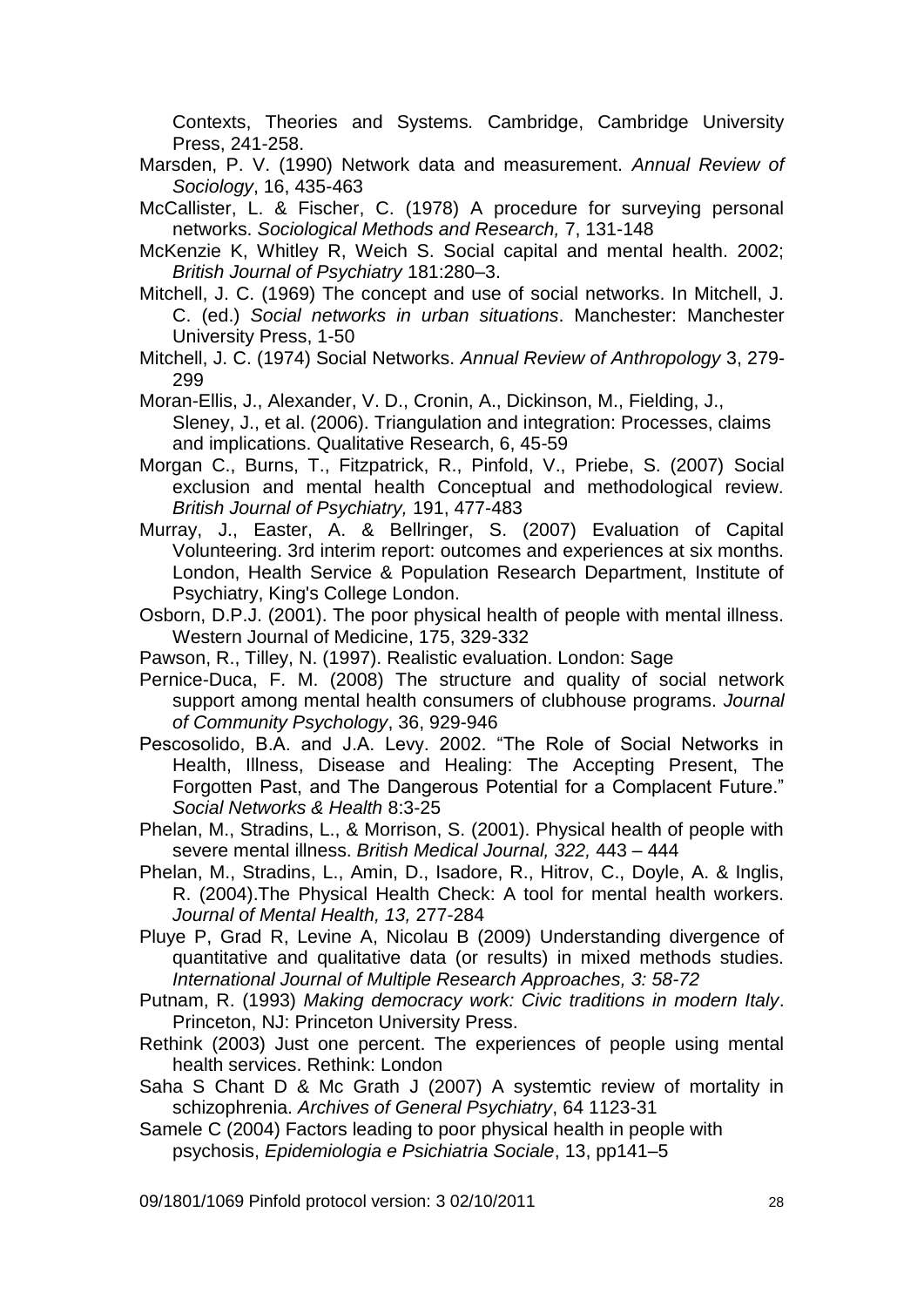Sayce, L. (2001) Social inclusion and mental health. *Psychiatric Bulletin*, 25,121-123

Scott, J., Tallia, A., Crosson, J. C., Orzano, A. J.*, et al.* (2005) Social network analysis as an analytic tool for interaction patterns in primary care practices. *Annals of Family Medicine* 3, 5, 443-448

Social Exclusion Unit (2004) *Mental Health and Social Exclusion*. Office of the Deputy Prime Minister.

Song, L. & Lin, N. (2009) Social capital and health inequality: evidence from Taiwan. *Journal of Health and Social Behavior* 50, 2, 149-163

Stewart-Brown S, Tennant A, Tennant R, Platt S, Parkinson J and Weich S (2009) 'Internal construct validity of the Warwick-Edinburgh Mental Well-being Scale (WEMWBS): a Rasch analysis using data from the Scottish Health Education Population Survey', Health and Quality of Life Outcomes, 7 15 - 22

(1477-7525)

Szreter, S. & Woolcock, M. (2004) Health by association? Social capital, social theory, and the political economy of public health. *International Journal of Epidemiology* 33, 4, 650-667

Thornicroft G, Brohan E, Rose D, Sartorius N, Leese M. (2009) Global pattern of experienced and anticipated discrimination against people with schizophrenia: a cross-sectional survey. Lancet; 373:408-415

Webber, M. & Huxley, P. (2004) Social exclusion and risk of emergency compulsory admission. Acase-control study. *Social Psychiatry and Psychiatric Epidemiology*, 39, 1000-1009.

Webber, M. (2008) Access to social capital and the course of depression: A prospective study. London, Institute of Psychiatry, King's College London.

Webber, M. & Huxley, P. (2007) Measuring access to social capital: The validity and reliability of the Resource Generator-UK and its association with common mental disorder. *Social Science and Medicine*, 65, 481-492

Weeks, M. R., Clair, S., Borgatti, S. P., Radda, K. & Schensul, J. J. (2002) Social networks of drug users in high-risk sites: Finding the connections. *AIDS and Behavior* 6, 2, 193-206

Yin, R.K (2002) Case Study Research: Design and Methods. 3rd ed. Newbury Park: Sage.